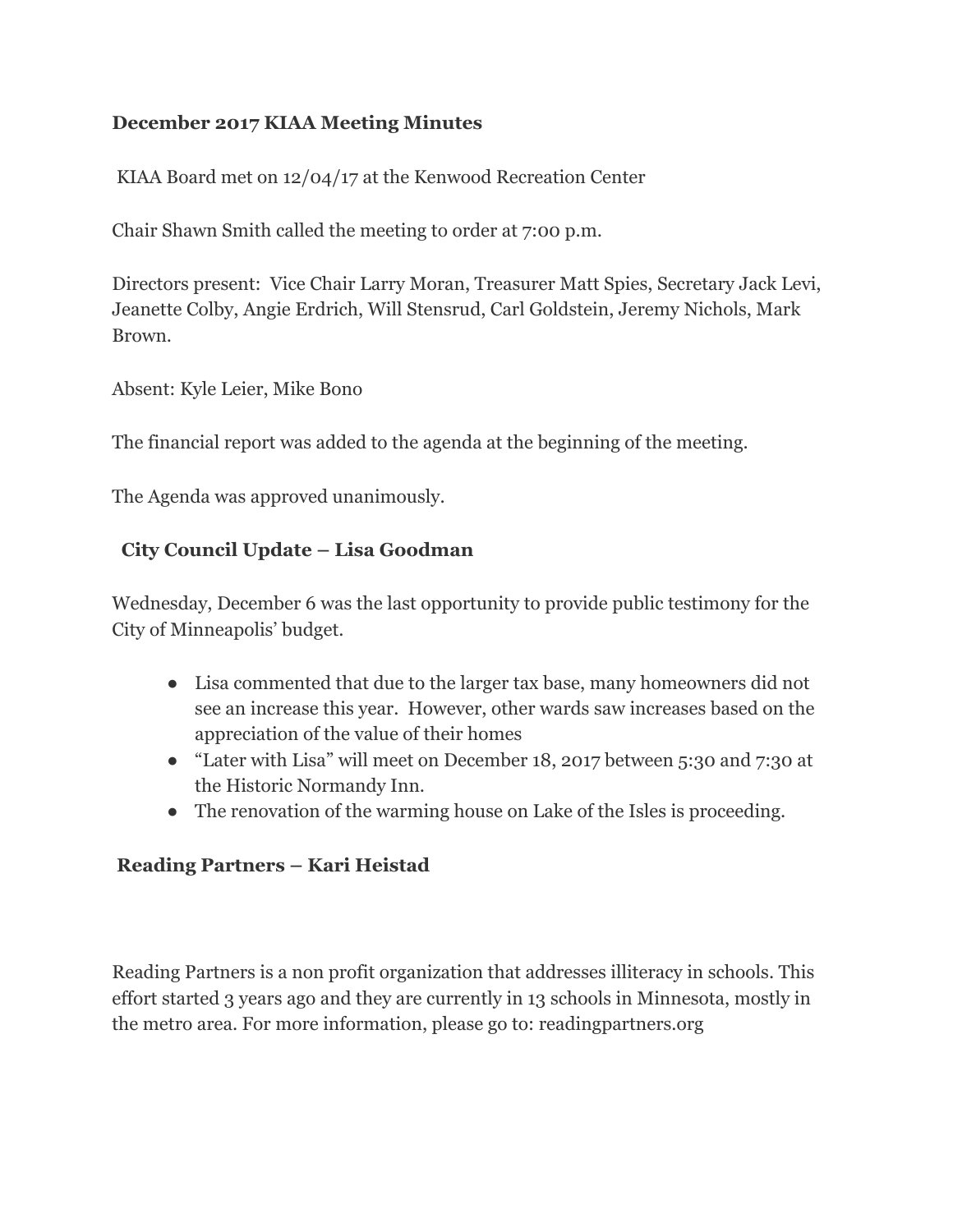The non profit is looking for volunteers and also hoping to spread the word about the program.

#### **NRP/CPP – Shawn Smith:**

The contract for the years 2017-2019 was approved by the City of Minneapolis. KIAA is now waiting for the funds to come through before reimbursements can be executed.

Chair Shawn talked about the continuing challenges for hiring a bookkeeper and communication contract person. The main challenge is the difference skill sets required for bookkeeping and communication. The idea of hiring two people is contemplated. Matt offered to do the bookkeeping for the next 3-6 months until a suitable person is found. KIAA placed public notice in Next Door as well as Hill and Lakes Press to solicit interest.

#### **Hidden Beach planning ideas – Will Stensrud**

Will proposed to turn a section of the beach into an amphitheater for music and theater events; Will is also suggesting a solar generator at the beach to run the equipment associated with an amphitheater.

Chair Shawn Smith adjourned the meeting at 8:33 p.m.

**The next Kenwood Isles Area Association Board meeting is on January 8, 2018, from 7:00-8:30 p.m. at the Kenwood Recreation Center. Monthly meetings are held on the first calendar Monday of each month unless otherwise noted. KIAA invites and encourages participation by every resident to each program, service, and event organized by KIAA. Should you require an accommodation in order for you to fully participate, or if you require this document in a different format, please let us know by contacting us at kenwoodminneapolis.org**

 **November 2017 KIAA Meeting Minutes**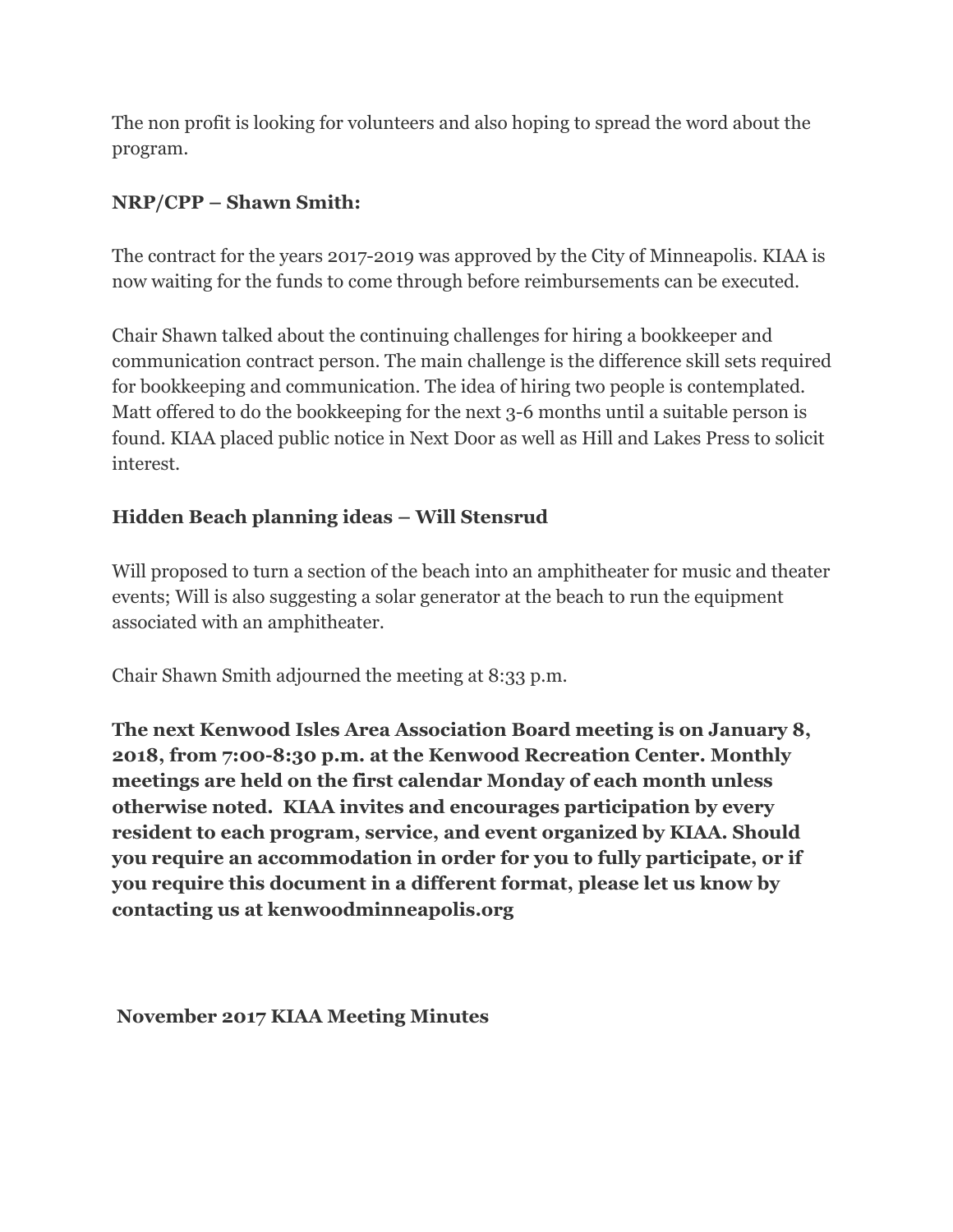Prior to the public meeting, at 6:30pm, a closed pre-meeting was held where the current contractor/consultant role and candidates were discussed. No recommendation was made to the full board.

 Also, a motion to approve up to \$75 for cookies for the winter ice skating party on Lake of the Isles was approved between meetings by email on 11/1/2017.

KIAA Board met on 11/06/17 at the Kenwood Recreation Center

Chair Shawn Smith called the meeting to order at 7:00 p.m.

Directors present: Vice Chair Larry Moran, Treasurer Matt Spies, Secretary Jack Levi, Jeanette Colby, Angie Erdrich, Will Stensrud, Mike Bono, Carl Goldstein, Jeremy Nichols, Mark Brown.

Absent: Kyle Leier

The Agenda was approved unanimously

#### **City Council Update – Lisa Goodman**

Street sweeping is ongoing; please remind neighbors not to rake the leaves from their yard to the curb. The last day for yard waste is Tuesday 11/14/17.

- Allina now is making grants available for their Neighborhood Health Connection program; KIAA falls into the category that makes it eligible for this grant and may want to apply to support East Cedar Beach activities.
- Wednesday, November 29 is the date for the City of Minneapolis budget hearing for 2018 at the City Council meeting; please call in advance if you want to come to the meeting to provide public testimony.
- A short term rental ordinance is forthcoming. It would apply to Airbnb or anyone who wants to rent their homes; if the sharing economy is the future, it must be fairly regulated. The regulation is summarized as follows: If you live in your house, there is no limit as to how many rooms you can rent and you pay no fee. If you don't live in the house, but you are there sometimes you pay a fee of \$46/year. If you don't live in the house and renting it, the property must be registered and a rental license is necessary.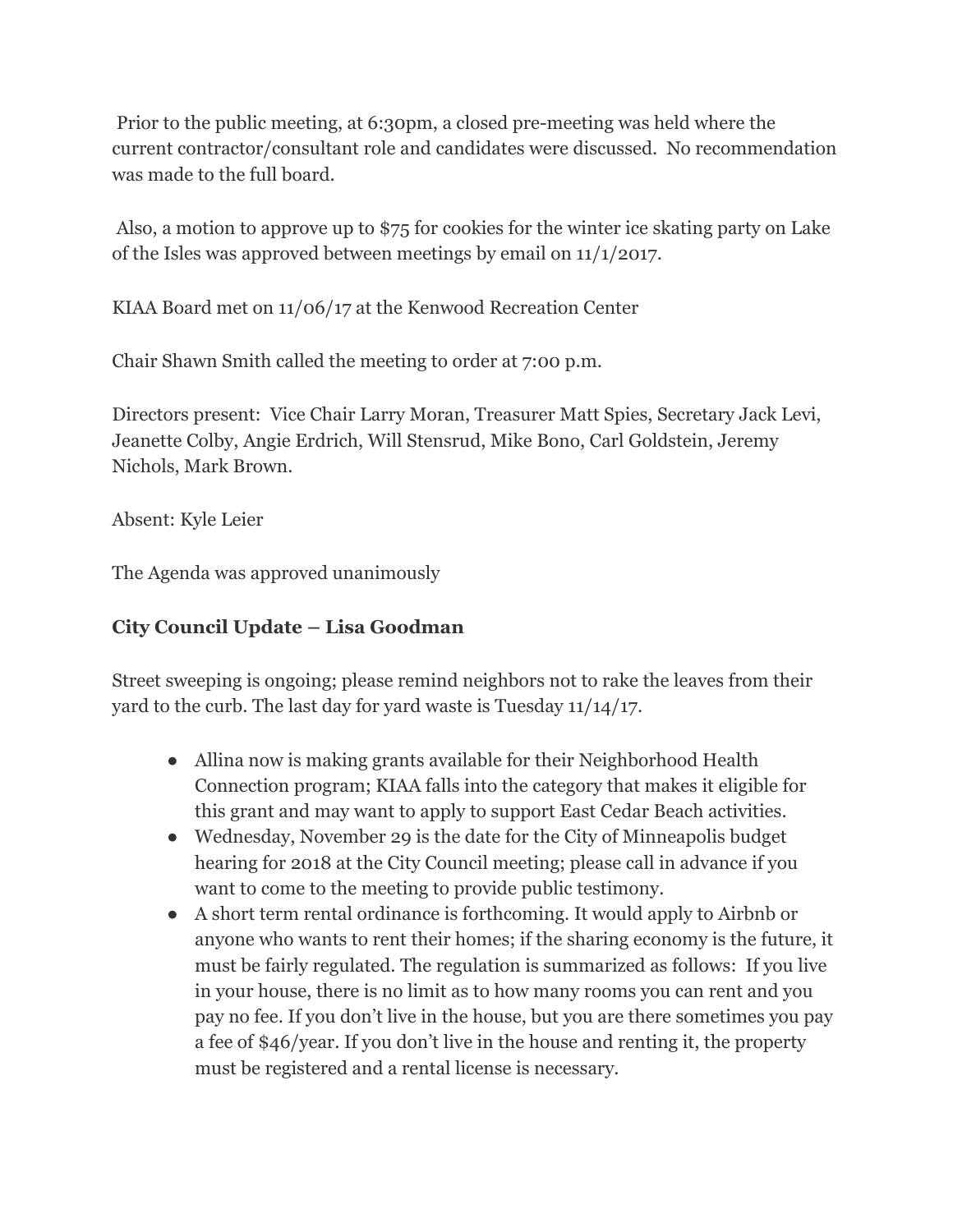#### **Community Oven – Rico Morales, Angie Erdrich**

Kingfield built a community oven and they keep it on the grounds of the communities' Center for Performing Arts Building; the purpose of this oven is to foster community building. It has been successful. Rico, who is behind the Kingfield project is suggesting that KIAA could have a temporary oven (one that can be assembled and then dismantled) to reduce the food expense for KIAA's annual meeting. However, this still puts the burden of the food as well as the labor to install and cook, on KIAA. After considering this possibility, KIAA does not believe that this is a viable option.

#### **Warming House on Lake of the Isles – Shawn Smith:**

A committee of East Isles Residents' Association is advancing a project to renovate and "refresh" the Lake of the Isles warming house. They would use about \$25,000 in NRP funds to paint, install a new metal roof, and replace windows and doors. EIRA's budget is not enough to fund other improvements, such as new carpeting or outdoor decking. These would bring the total cost of renovation to \$39,950. EIRA approached KIAA to ask if KIAA would consider funding part of these expenses.

Jeanette clarified that this is not the same project that had been presented to KIAA earlier; that planning group was not part of the EIRA group. The EIRA proposal is not a replacement of the warming house and does not address all the current structure's problems, such as the large expense of moving the building into place, removing and storing it. The EIRA design had not been shared with any other neighborhood, but a meeting was to be held on November 8th for anyone interested.

Shawn and Larry pointed out the this is a Park Board asset and should be maintained by the Park Board, especially since a significant tax increase passed last year to maintain and improve park properties. It was decided that KIAA is not in a position to fund these expenses.

#### **NRP/CPP – Shawn Smith:**

Based on the Neighborhood Priority Plan survey and subsequent planning, Shawn Smith and Matt Spies recommended the following allocation for KIAA's priorities: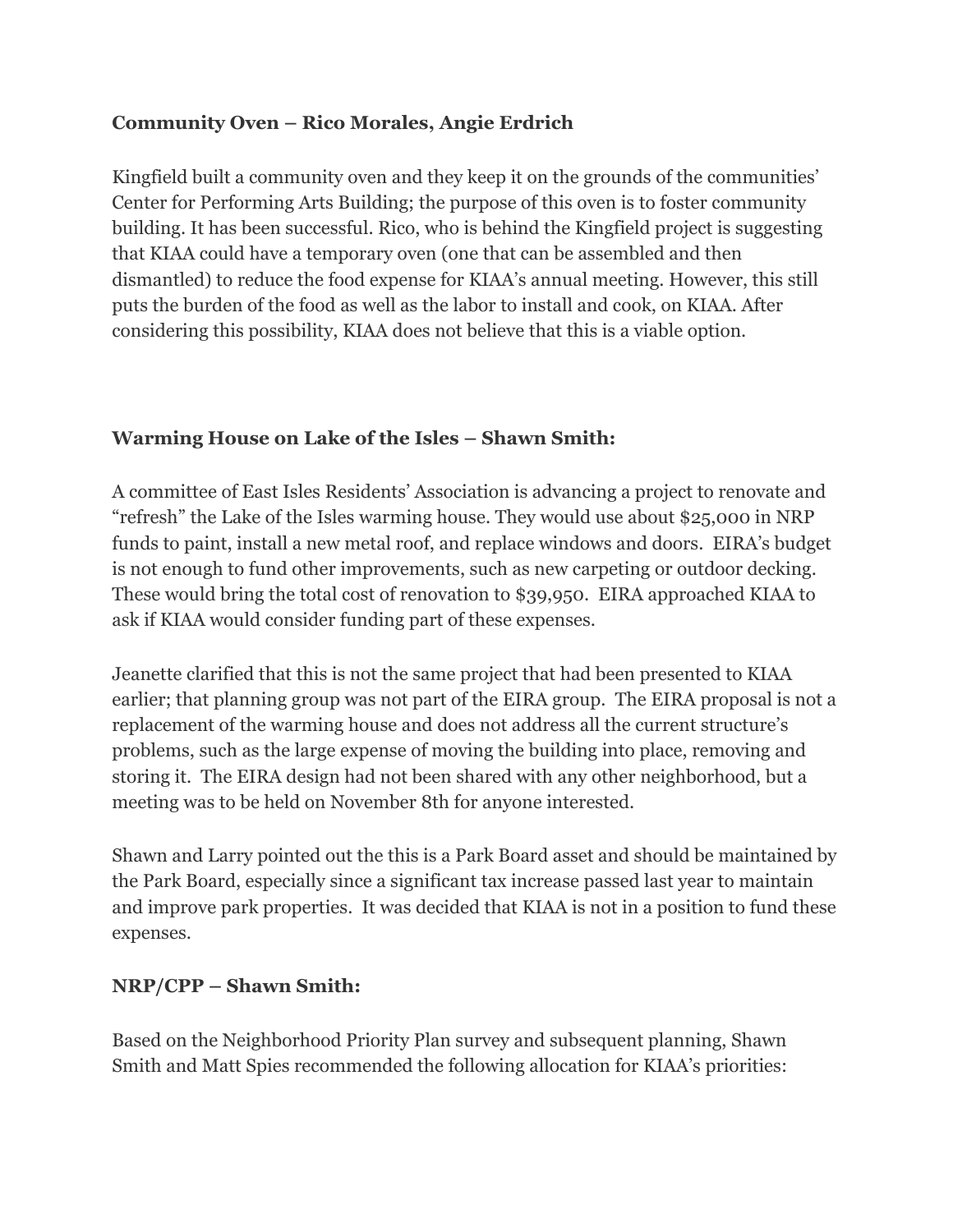SWLRT mitigation \$900

East Cedar Beach activities including police spending \$5,000

Lakes of the Isles landscaping or improvements \$2,000

Kenwood Park, Kenwood school \$3,000

KIAA communications and stipends, \$10,000

The board voted and approved this allocation unanimously.

Following the November meeting, on 11/14/2017, Chair Smith sent an email stating that KIAA has now officially filed its NRP/CPP stemming from our discussion at our November meeting. We are all set for the 2017-2019 "triennium".

Chair Shawn Smith adjourned the meeting at 8:30 p.m.

October 2017 KIAA Meeting Minutes

KIAA Board met on 10/02/17 at the Kenwood Recreation Center

Chair Shawn Smith called the meeting to order at 7:00 p.m.

Directors that are present: Vice Chair Larry Moran, Treasurer Matt Spies, Secretary Jack Levi, Angie Erdrich, Will Stensrud, Mike Bono, Carl Goldstein, Jeremy Nichols

Absent: Kyle Leier, Jeanette Colby, Mark Brown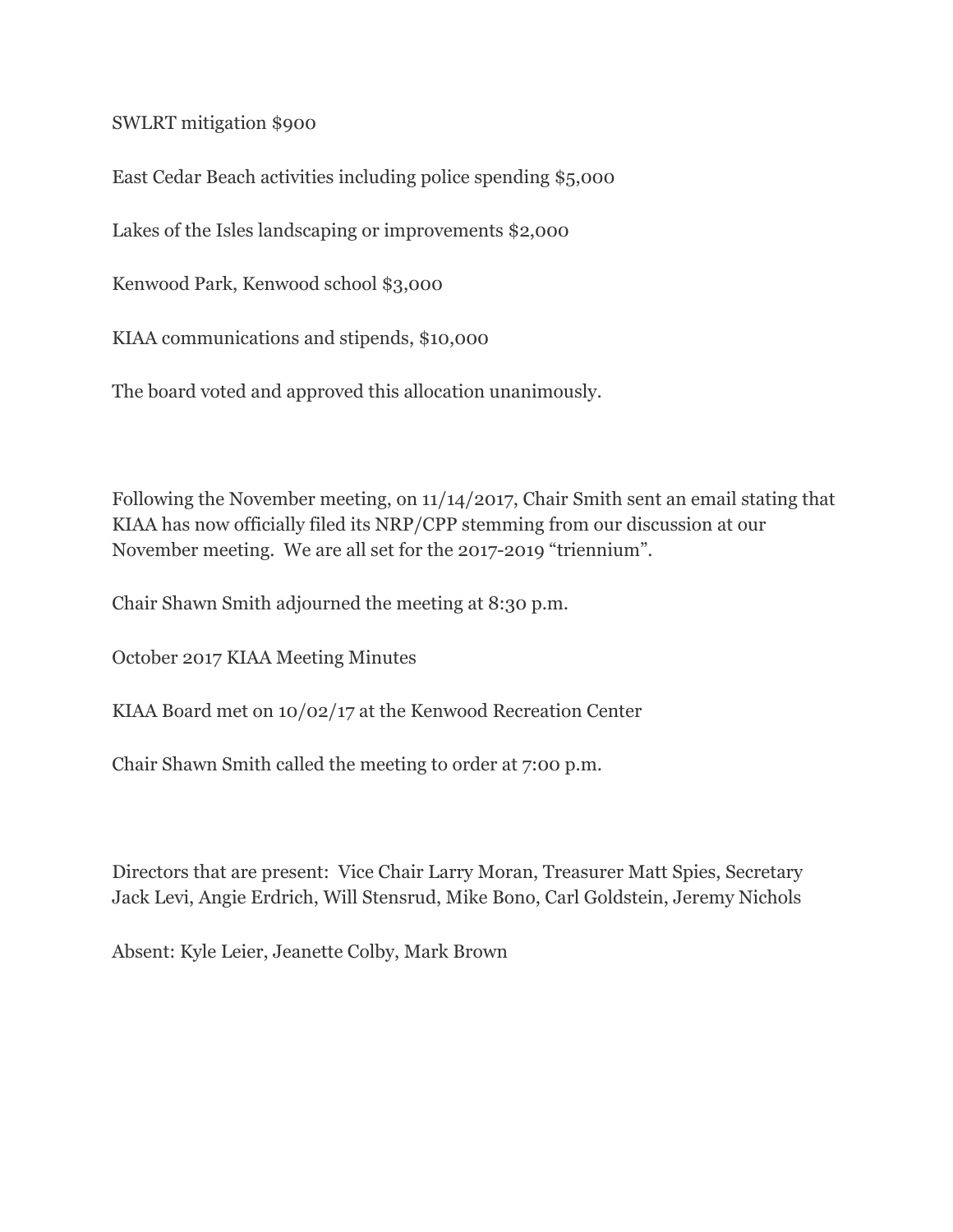### The Agenda was Approved Unanimously

#### **City Council Update – Lisa Goodman**

- October 25 is Lunch with Lisa at noon at St Thomas Opus Hall, in room 202. The head of the Super Bowl committee will be there to talk about family events during the Super Bowl.
- October street sweeping: Starts October 16 and will last four weeks
- 1988 Sheridan will be applying for a variance for an addition to the existing home
- Early voting for the November 7 elections has started for "City Municipal" elections for Mayor, City Council, Park Board, and Board of Estimate and Taxation
- City of Minneapolis exceeds \$1billion in permits for 2017; this number excludes the stadium.

#### **Budget – Matt Spies, Shawn Smith**

- Shawn learned about regulations concerning CPP funds from the City of Minneapolis. They need to be identified as part of the NRP funding application. The board approved proactively allocating the money in the next three year cycle vs having a public notice and 21 day waiting period any time monies would be allocated.
- Shawn spoke to Park Police Chief Jason Ohotto and asked for his perspective on the 95 police reports written in 2017; even though this number is higher than 2016, the Chief found this not alarming because in 2017 they were watching the beach more carefully, including observing activities from a distance with binoculars and that extra surveillance drove the increase. KIAA allocated \$5000 for the 2017 season for extra police hours, of which \$2820 was used.
- The Board emphasized the importance of starting the patrols early in 2018 in order to establish a presence early to have a safe start to the 2018 beach season.
- The KIAA annual meeting food expenses are not reimbursable by the City. Matt is in favor of reducing food expenses for the KIAA annual meeting and to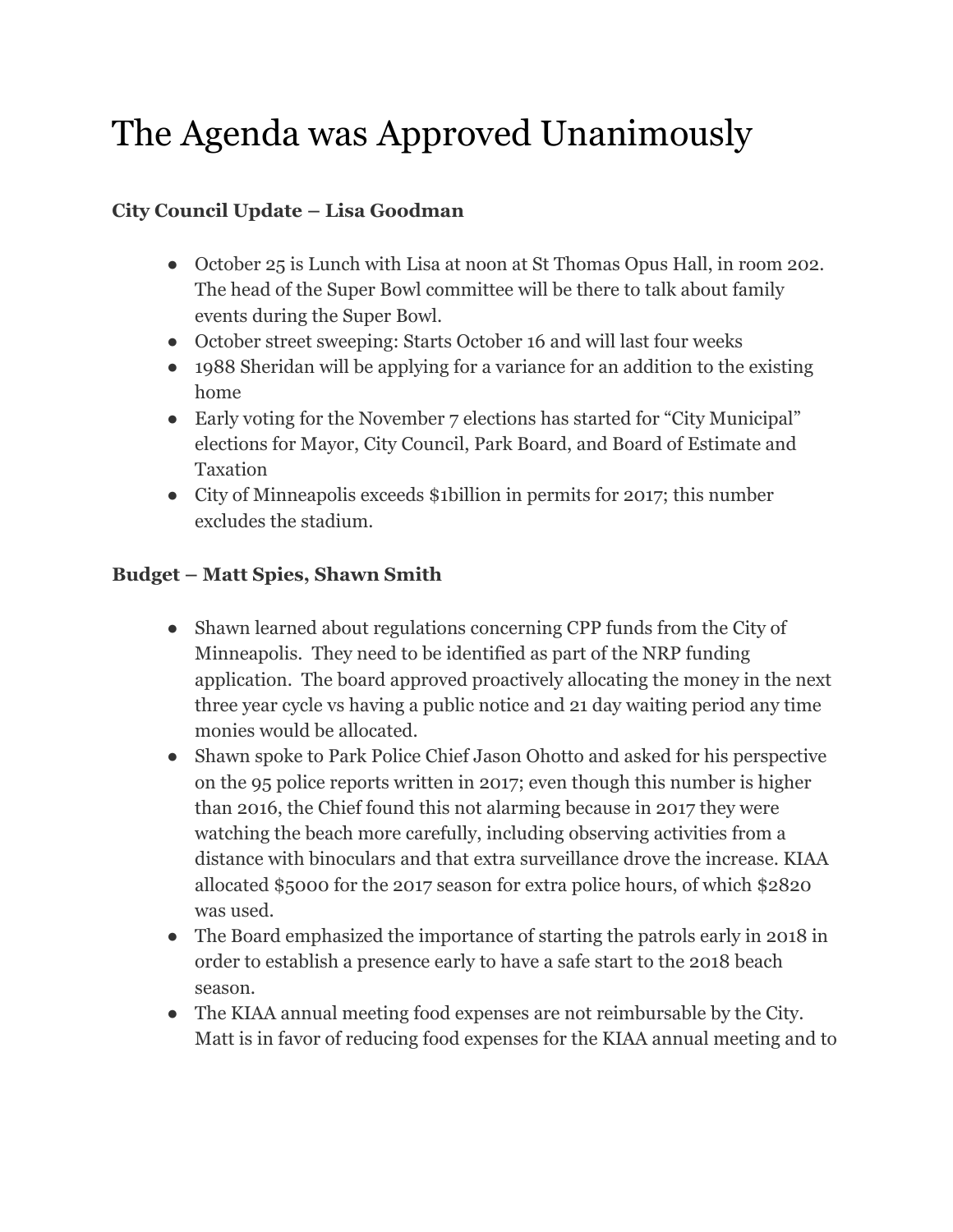put more effort, throughout the year, towards raising more money for expenses not reimbursable by the City.

#### **Community Oven – Angie Erdrich**

Kingfield built a community oven and they keep it on the ground of the communities' Arts Building; the purpose of this oven is to foster community building and it has been successful. KIAA is considering a temporary oven to be used at the annual gathering to reduce food expense.

#### **612 Sauna Society** – **Will Stensrud**:

The portable saunas from the "612 Sauna Society" are set to go on the 21st, 22nd, 28th and 29th of October at Hidden Beach. They will be open 3 sessions each of those evenings; each session will accommodate 8 reservations online. The cost is \$20 for a spot.

#### **Hidden Beach – Will Stensrud:**

Will has had conversations with Keith Prussing regarding a concert at Hidden Beach; Keith is in support of live acoustic music at the beach in 2018. The aim is to have 100-150 people attending.

Randolph Findley of the Shakespeare production Company has agreed to have some of the productions for the summer of 2018 at Hidden Beach.

Will is looking at scheduling a committee meeting; the committee currently consists of Mark Brown, Matt Spies and Will Stensrud.

#### **Community Communications – Shawn Smith:**

KIAA current has a paid consultant to manage the KIAA newsletter, the website, and other communications. The annual stipend is \$5000. As the current consultant contract has expired, KIAA is opening up a search for any interested individuals to apply. Please email Chair Shawn Smith at ssmith288@me.com by October 23rd if interested in applying.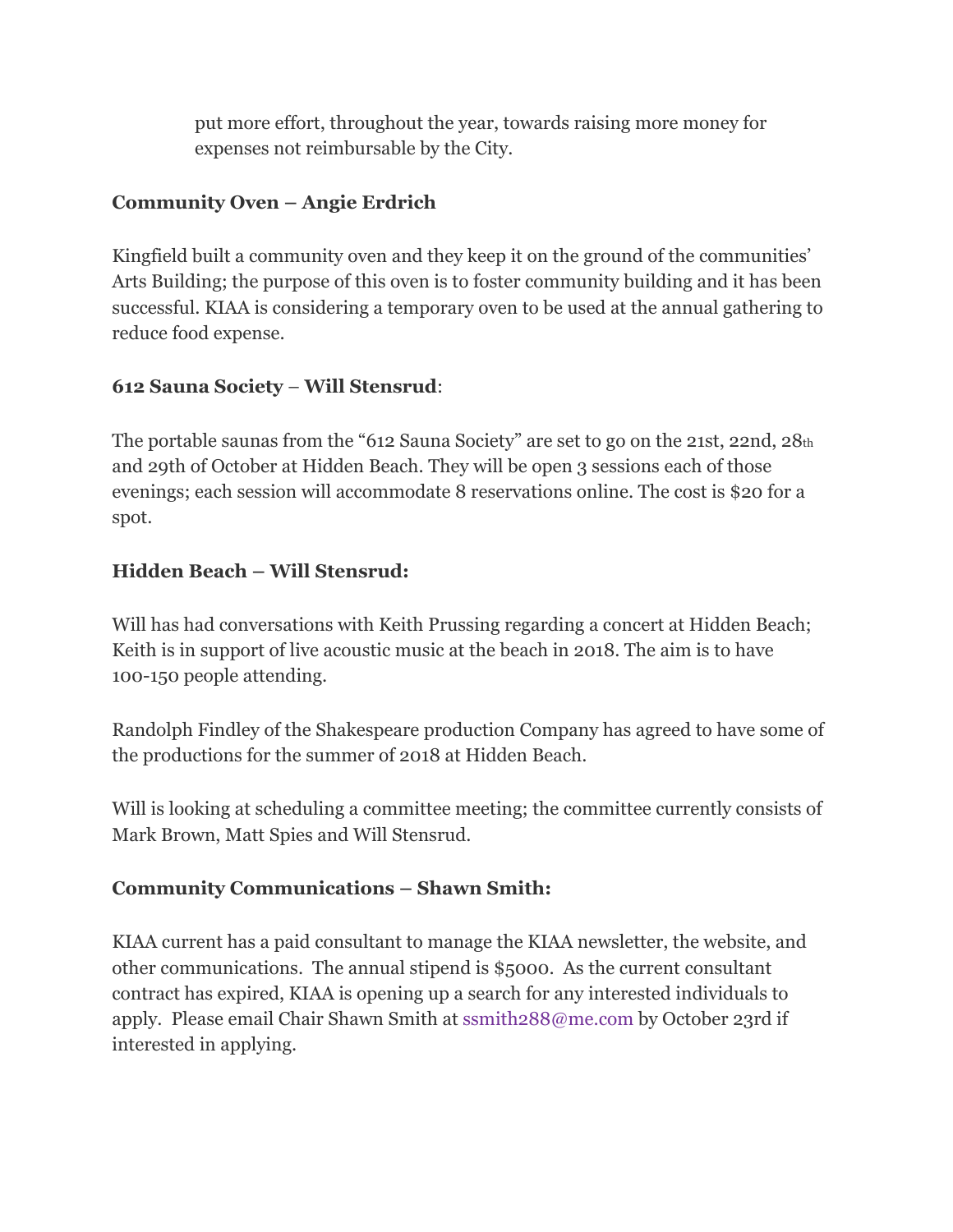Chair Shawn Smith adjourned the meeting at 8:30 p.m.

**The next Kenwood Isles Area Association Board meeting is on November 6, 2017, from 7:00-8:30 p.m. at the Kenwood Recreation Center. Monthly meetings are held on the first calendar Monday of each month unless otherwise noted. KIAA invites and encourages participation by every resident to each program, service, and event organized by KIAA. Should you require an accommodation in order for you to fully participate, or if you require this document in a different format, please let us know by contacting us at kenwoodminneapolis.org**

#### **September 2017 KIAA Meeting Minutes**

KIAA Board met on 9/12/17 at the Kenwood Recreation Center

Chair Shawn Smith called the meeting to order at 7:07 p.m.

Directors present: Vice Chair Larry Moran, Treasurer Matt Spies, Secretary Jack Levi, Jeanette Colby, Angie Erdrich, Kyle Leier, Will Stensrud. Directors absent: Mike Bono, Carl Goldstein, Mark Brown, Jeremy Nichols. Also present: Councilmember Lisa Goodman, Jake Warner, Jean Deatrick.

#### **The Agenda was Approved Unanimously**

#### **City Council Update – Lisa Goodman**

- Sept 27 is Lunch with Lisa. One of the topics will be the "60% design review" regarding Peavey Plaza". One of the decisions made so far is that there will be no public restrooms at the Plaza, but the MN Orchestra will be providing a restroom for the public.
- In October, the Superbowl committee is giving out \$100,000 and organizing lots of kids' activities.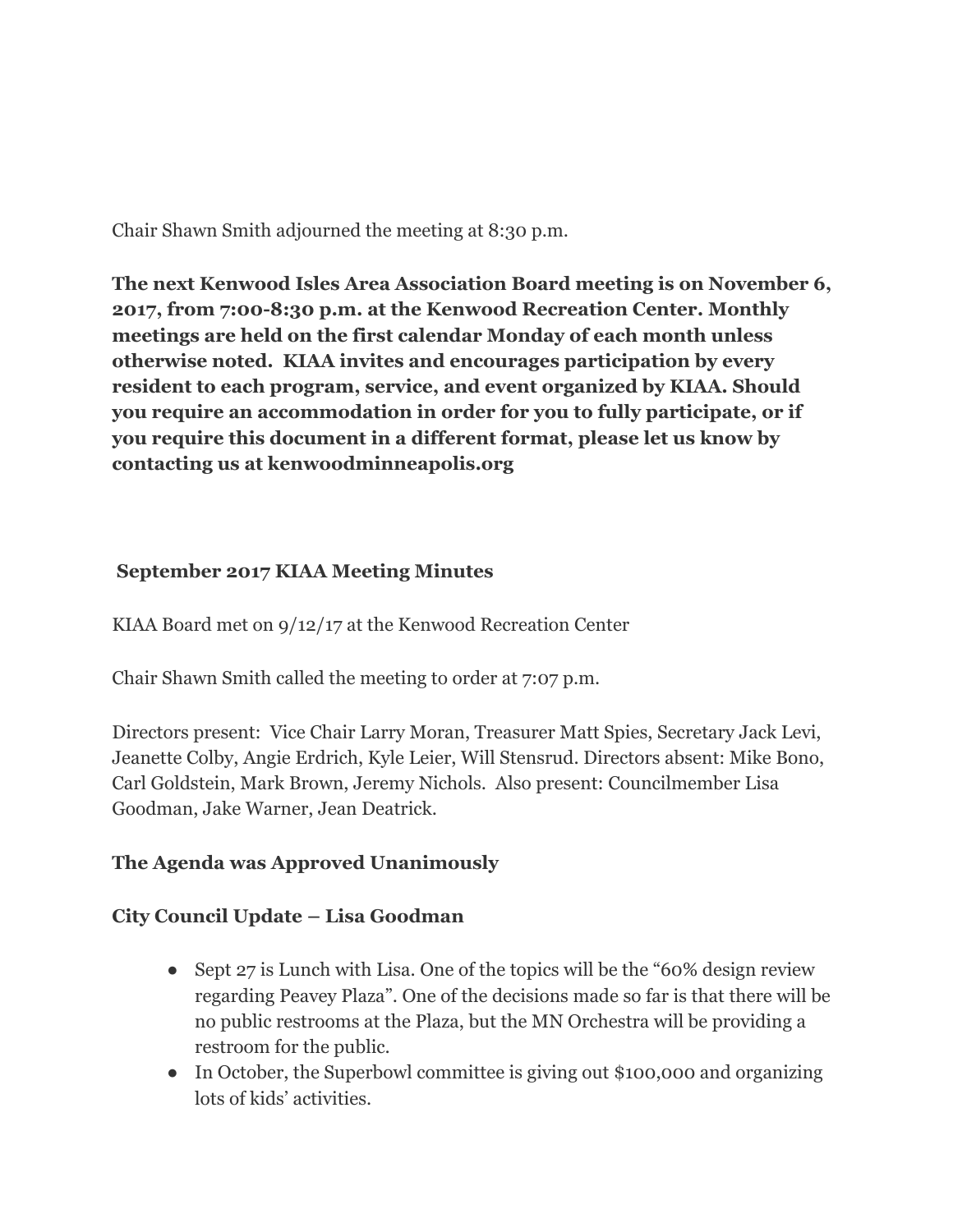- October street sweeping: the City is looking at a 4-5 week window. Date for starting has not established yet.
- The Mayor delivered the budget today. Details at: <http://www.ci.minneapolis.mn.us/mayor/news/WCMSP-204780>
- Minneapolis early voting date is September 22, 2017
- So far, 45,000 households signed up for organic recycling in Minneapolis.
- The Graves Foundation is proposing a facility near Hennepin & Franklin for affordable youth housing.

#### **Thrill Kenwood, Clothing Swap & other topics – Shawn Smith**

Thrill Kenwood will happen again this year, and \$2,150 is needed for the budget. Shawn asked that KIAA approve a \$750 contribution. The motion was approved by KIAA, unanimously.

Kenwood neighbors have expressed an interest in holding a clothing swap. Angie Erdrich requested the KIAA sponsor this activity, as it is an opportunity to both support re-use and build community. It could be held at the Kenwood Rec Center for a \$75 room rental fee. The board unanimously approved a \$75 expenditure for this activity. Funding was supported as it ties to KIAA neighborhood priorities to build more neighborhood connections at the Rec Center.

KIAA approved up to \$300 to sponsor a Ward 7 candidate forum. Funding will come from NRP money where expenses qualify for reimbursement. The forum will be at the St Paul Episcopal church on Sept 28 at 7pm.

There is a shortage of election judges this year; everyone is encouraged to apply for the vacancies.

There will be a modified grievance policy regarding KIAA and all other neighborhood associations. This means that, if someone objects to the way an association allocates funds, they can bring a grievance. More information on this will be available shortly.

Louise Erdrich/Birch Bark Books new additional location update: Still being renovated; it will be an extension of the book store; there may be some other social activities there.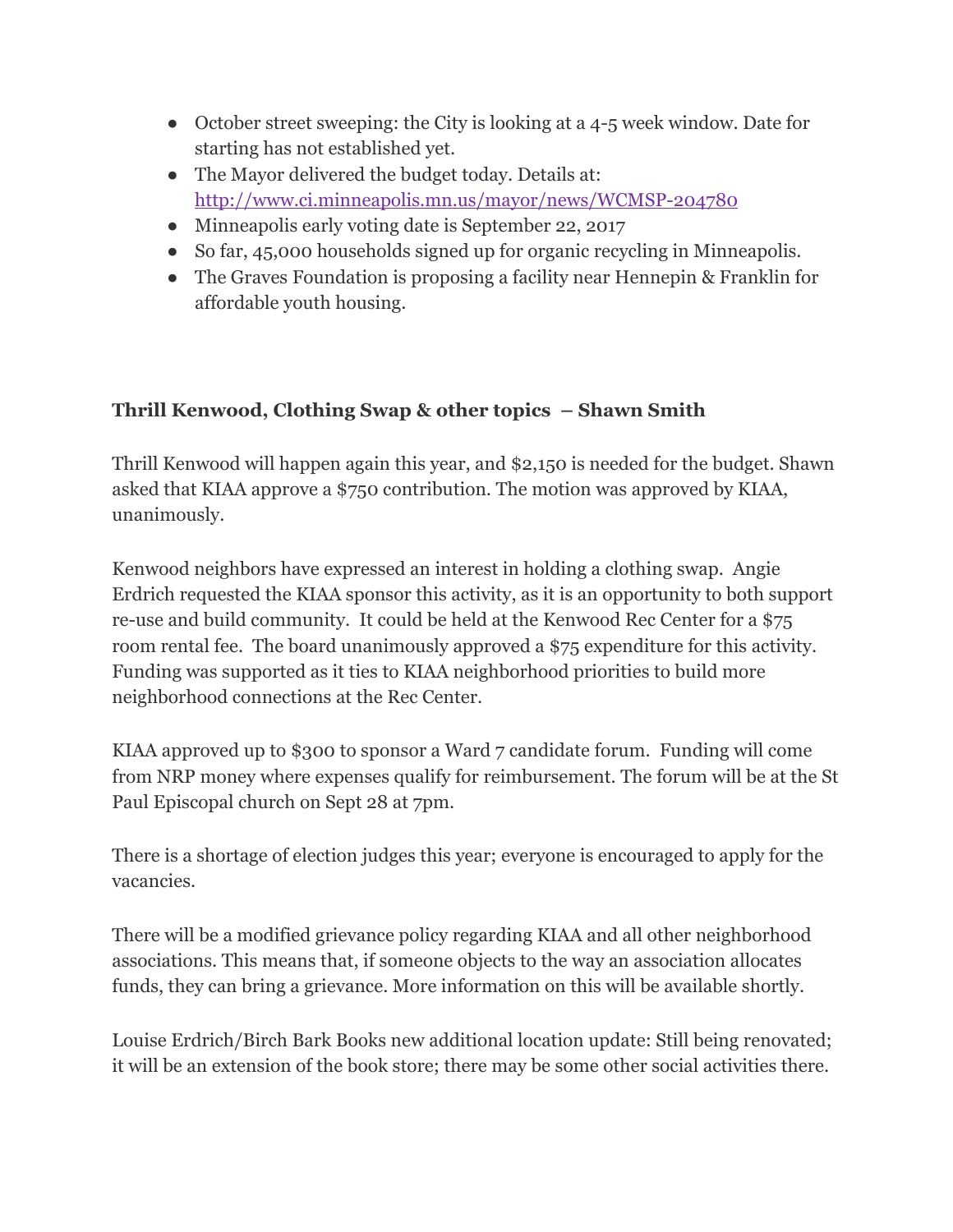Many neighborhoods do Happy Hour gatherings; should KIAA do something like that? At Bockley Gallery? TBD.

#### **How to make Cedar Lake a Better Place – Jake (Ron) Werner**

Jake Werner came prepared with a slide presentation to make a case for a more orderly, better groomed area all around Cedar Lake. Jake would like to see funding for a paved path around Cedar Lake and removal of downed trees and invasive Buckthorn. The scope of the Lake goes beyond just Kenwood; it involves two other neighborhoods and therefore coordination with them is important.

This discussion arose in the context of ideas for possible structural changes at East Cedar Beach that could lead to a safer and more welcoming environment for everyone.

**612 Sauna Society** – **Will Stensrud**: The sauna in the application process; it will no longer be a summer-end activity, but the process is on track for a later opening; Will continues to talk to them to see where things are at.

#### **Hidden Beach – Jack Levi**

Jack and Will talked about having the Shakespeare in the Park Series at East Cedar Beach (in addition to the existing locations). More ideas for Hidden Beach activities are encouraged and they should be brought to the KIAA board meeting next month for discussion or emailed to Will Stensrud, East Cedar Beach Committee Chair, willstensrud@gmail.com. The East Cedar Beach committee will begin planning for next year this fall, so activities will be ready as soon as the weather warms next spring.

Chair Shawn Smith adjourned the meeting at 8:37 p.m.

**The next Kenwood Isles Area Association Board meeting is on October 2, 2017, from 7:00-8:30 p.m. at the Kenwood Recreation Center. Monthly meetings are held on the first calendar Monday of each month unless otherwise noted. KIAA invites and encourages participation by every resident to each program, service, and event organized by KIAA. Should**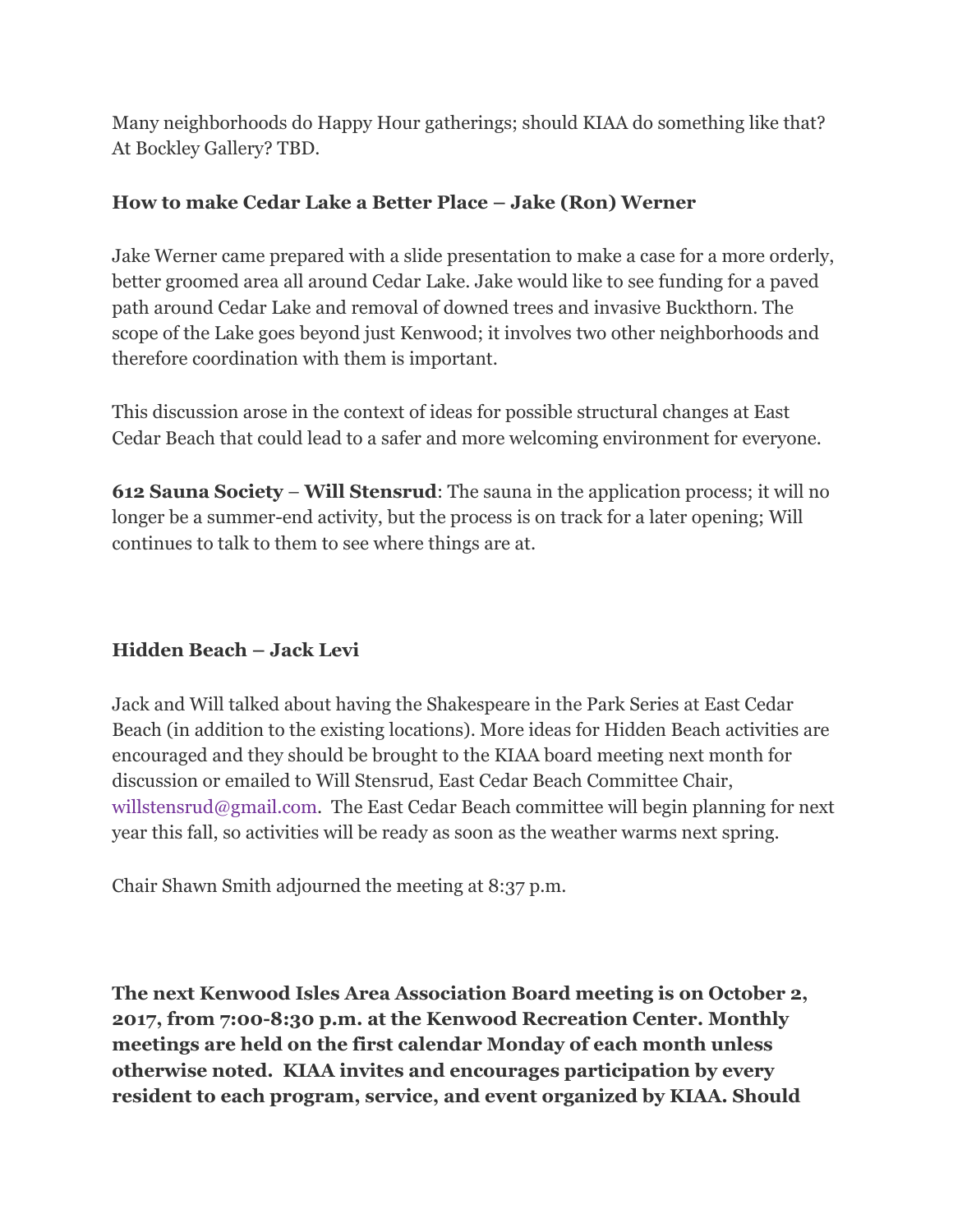**you require an accommodation in order for you to fully participate, or if you require this document in a different format, please let us know by contacting us at kenwoodminneapolis.org**

#### **July 2017 KIAA Meeting Minutes**

KIAA Board met on 7/10/17 at the Kenwood Recreation Center

Chair Shawn Smith called the meeting to order at 7:06 p.m.

Directors – Elect present: Vice Chair Larry Moran, Treasurer Matt Spies, Secretary Jack Levi, Jeanette Colby, Mike Bono, Angie Erdrich, Will Stensrud, Kyle Leier, Jeremy Nichols, Carl Goldstein, Absent: Mark Brown.

### The Agenda was Approved Unanimously

### City Council Update – Lisa Goodman

- Sept 27 is Lunch with Lisa. One of the topics will be the "50% design" regarding Peavey Plaza"
- The Penn/Oliver reconstruction project continues; the Penn Ave S setback has been approved. You can go to the Penn Oliver website for more information. Hard finish will be before 8/25/17, before school starts
- The home on 2431 W22nd St is a potential teardown: No news yet regarding this property
- Aug 1, 2017 is National Night Out: Permit application is by July 18th to avoid \$100 fee.
- Kmart on Lake St: The City is thinking about alternative locations for KMart. The City owns the land and building and the lease expires in 2050. Kmart's demands are currently not acceptable to the City, so there is a deadlock for now on negotiations.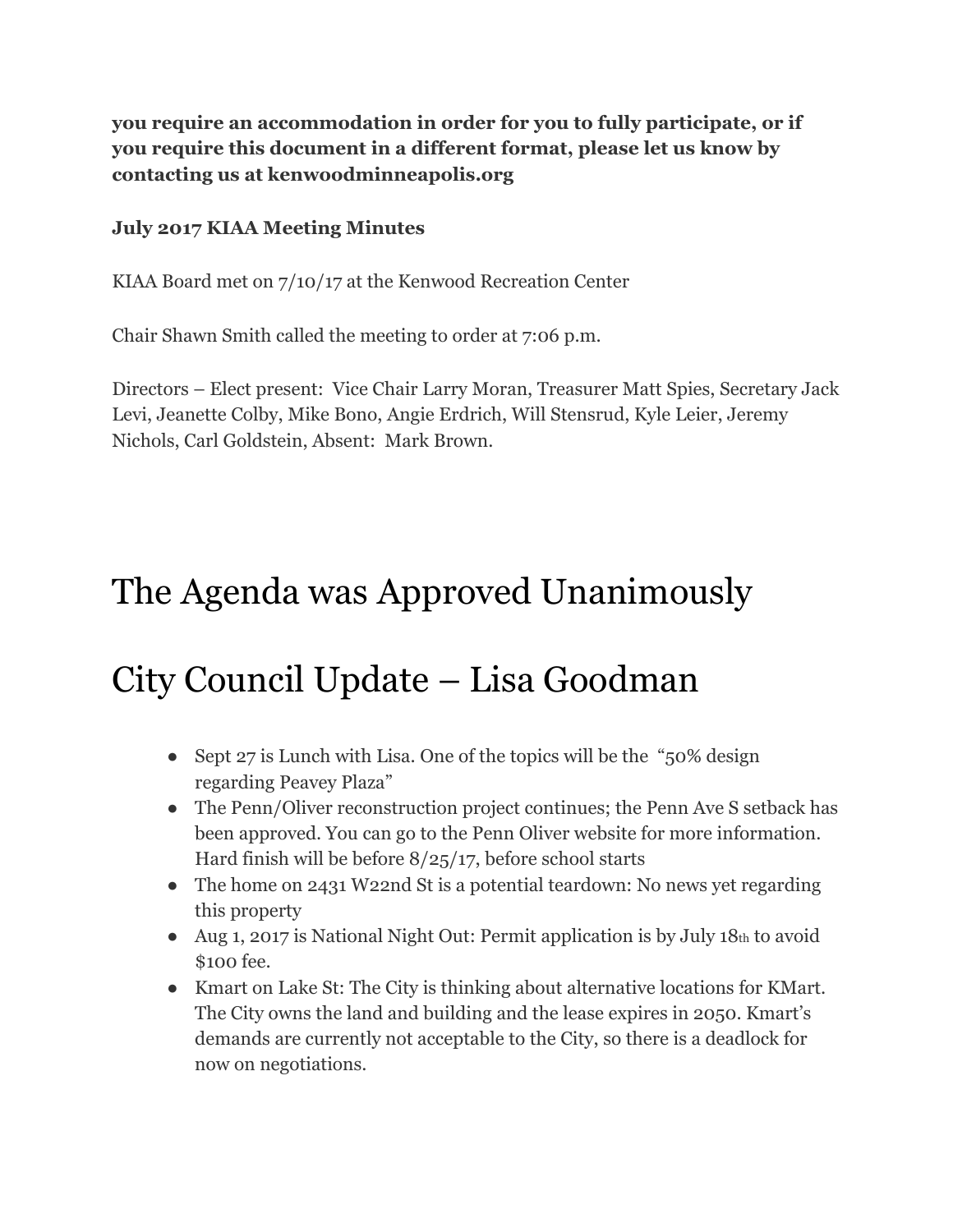- Regarding the 35W reconstruction: Starting in August, Interstate 35W will be under construction between I-94 in downtown Minneapolis and 46th Street. Bridges across 35W will be repaired or reconstructed.
- The Pirate Mermaid event is on July 15 1-3pm. Need help with pirate booty and lemonade; Jeanette has offered to help.
- There will be a photo area for families to take pictures
- Has KIAA done a neighborhood walking tour? Amanda thinks it would be a good idea. She will propose something.

### East Cedar Lake event – Amanda Vallone

### East Cedar Lake Beach – Matt Spies

- The family event that took place in June resulted in commotion at the beach. The police presence diminished after that. Then, another day following this commotion, there was a fight at the beach, followed by confrontation between the beachgoers and the police. Following these events, KIAA met with the police; Matt sent a memo to the KIAA Board regarding this meeting with the police 2 weeks ago.
- There was a discussion regarding encampments at Hidden Beach (as well as around South Minneapolis).
- Ron wants to go over photos for ideas regarding paths for walking around the Hidden Beach area, as well as other parts of Cedar Lake. KIAA would like to hear his ideas and then form a committee to steer ideas into reality.
- South Cedar Beach will be re-designed as a result of a private donation.

#### **612 Sauna Society** – **John Peterson**

This organization makes saunas available by bringing the sauna to the public. It is a mobile sauna 20X8 ft. John was referred to the park board to obtain a permit.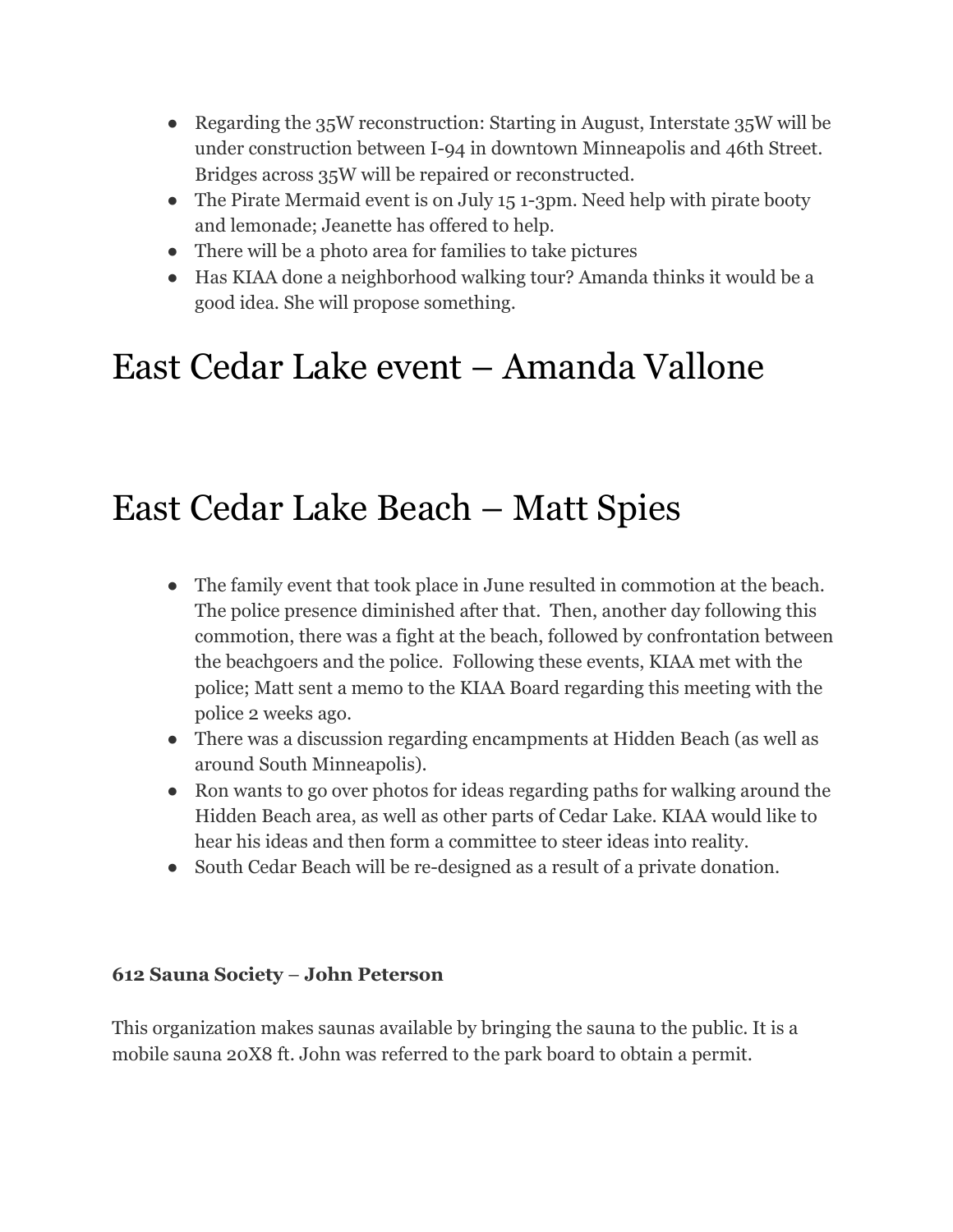The company is now a coop and they are trying to expand. They currently have 141 members.

John would like to do an event in August 2017 at Hidden Beach.

Jeanette raised the issue that beach goers should be invited to make reservations, not just Kenwood residents. In general, the KIAA board that this would support the KIAA objective for positive programming at the beach.

The Motion for sauna operation at Hidden Beach by Will was approved by all.

### Financial Report – Matt Spies

Matt gave a KIAA financial report covering current account balances and monthly financial activity.

### 2017 Neighborhood Priority Plan– Mike Bono

The following was approved by the KIAA Board today:

Kenwood Isles Area Association (KIAA) is participating in the Community Participation Program (CPP) for Minneapolis neighborhood organizations. CPP is a city program designed to give residents and property owners the power to improve or maintain their own neighborhoods and direct city resources to fit their needs.

The goal of Neighborhood Priority Plans is to identify major initiatives for the neighborhood organization, and to communicate neighborhood priorities to the City and other jurisdictional partners. Neighborhood Priority Plans must be developed and adopted through a thorough neighborhood participation process. The plan identifies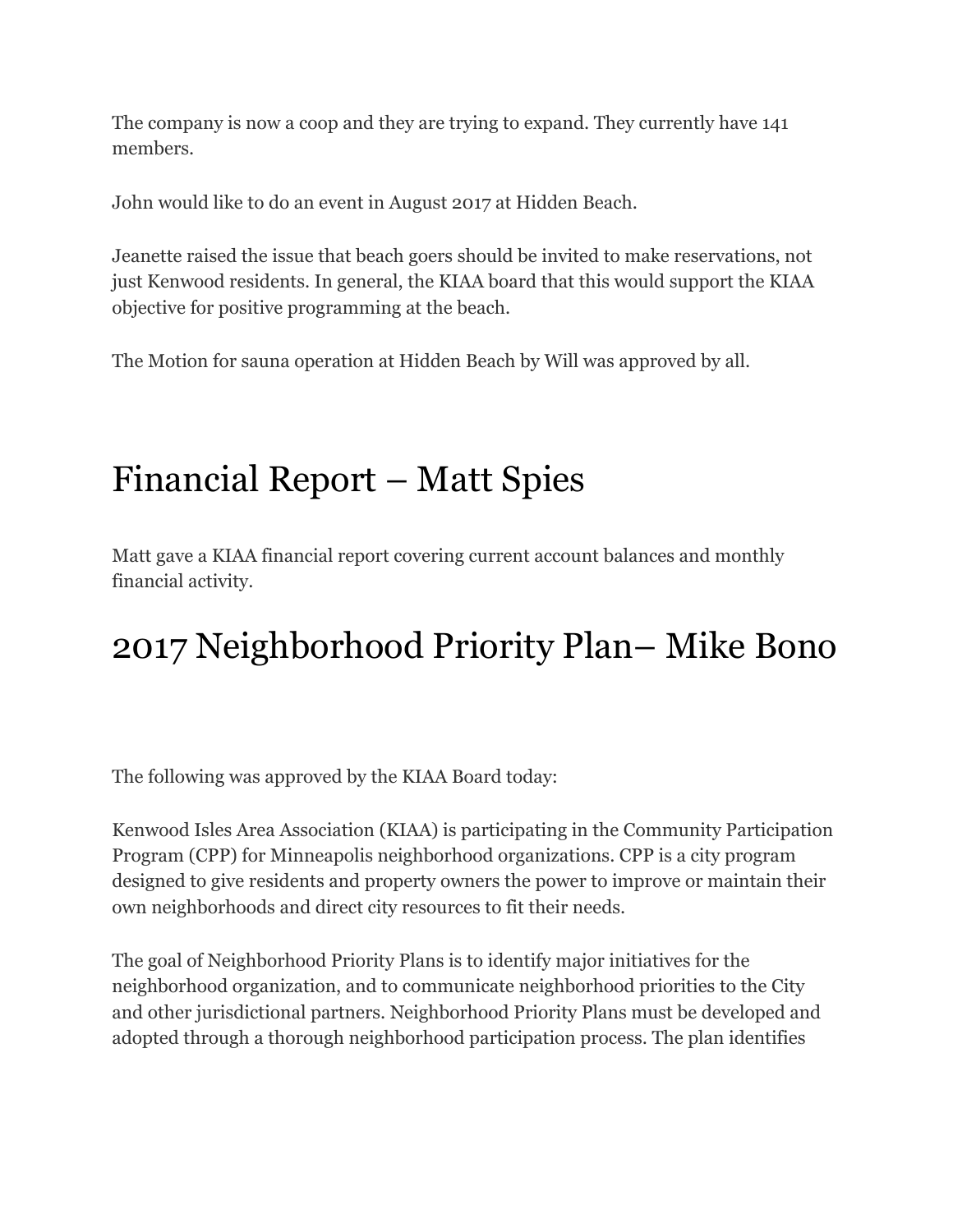preliminary neighborhood priorities (as identified by the neighborhood) and potential partners.

#### **Proposed Neighborhood Priority Plan**

Based on the result of the neighborhood survey, KIAA proposes to use its Community Participation Program funds allocated to the Neighborhood Priority Plan as listed below:

1) Support community outreach and consulting services related to the proposed Southwest Light Rail Transit.

2) Provide funding for landscaping around Lake of the Isles and for spreading awareness about preserving Cedar Lake Park.

3) Provide funding for increased crime prevention and safety activities.

4) Support the Kenwood Recreation Center, Kenwood School, and local businesses with funding for programming activities.

5) Continue to fund a resource to assist KIAA with its communication efforts.

Specifically, the proposed Neighborhood Priority Plan would include but no be limited to:

- Supporting cooperative efforts with surrounding neighborhoods and organizations to minimize negative impacts on the Kenilworth trail as a result of the proposed Southwest Light Rail Transit.
- Provide funding to identify ideas for mitigation near the proposed 21st Street Station, including visual, noise, and safety issues related to the proposed Southwest Light Rail Transit, or otherwise addressing issues related to the impact of the SWLRT on the neighborhood.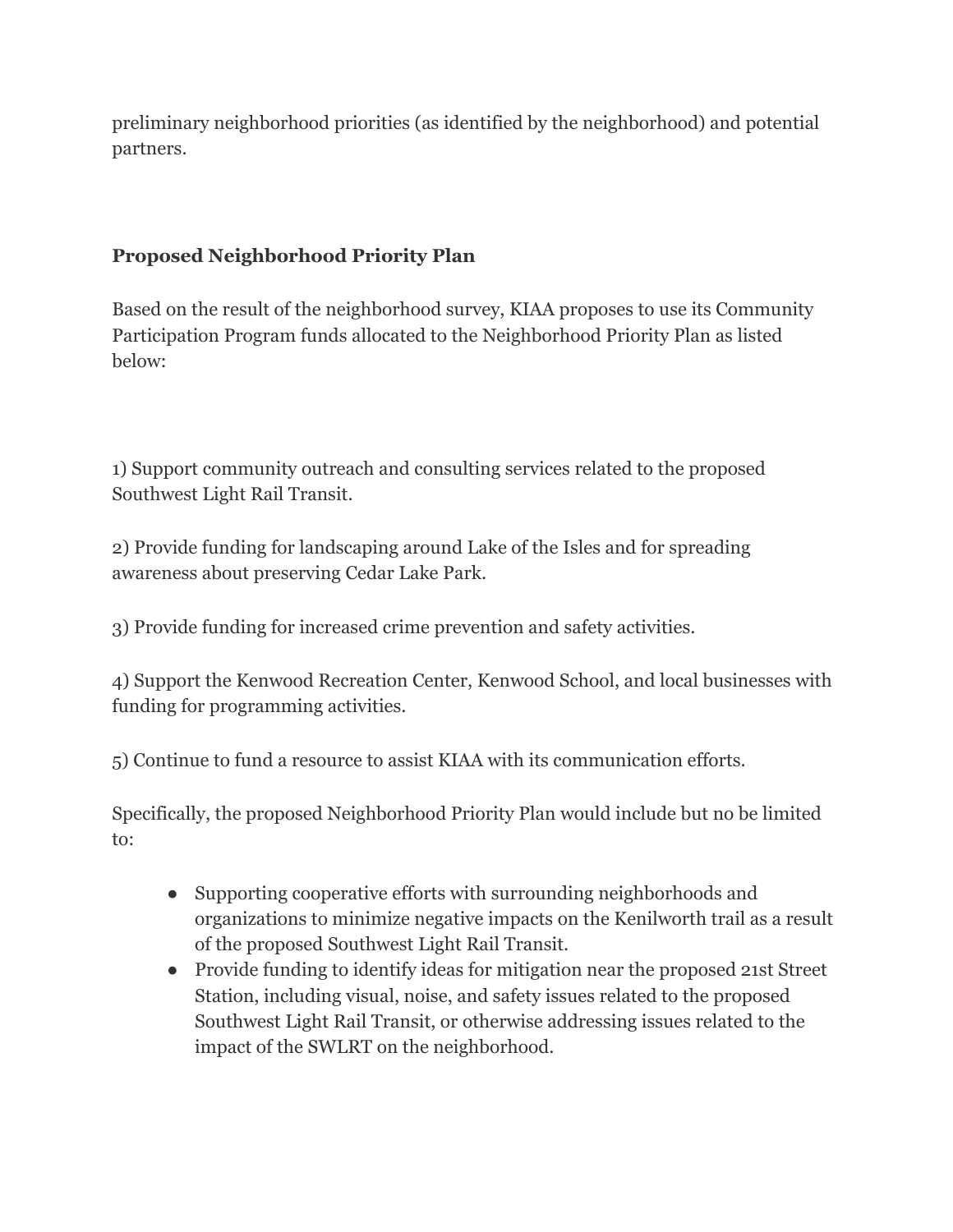- Continuing annual support of additional police patrols at East Cedar Lake Beach and other crime prevention activities such as increased police patrols in the alleys.
- Contracting for part-time help to continue the monthly e-newsletter, and other communication efforts including developments regarding LRT.
- Providing funding for educational programming and social activities with Kenwood School

Chair Shawn Smith adjourned the meeting at 8:40 p.m.

 **The next Kenwood Isles Area Association Board meeting is on September 11, 2017, from 7:00-8:30 p.m. at the Kenwood Recreation Center. Monthly meetings are held on the first calendar Monday of each month unless otherwise noted. KIAA invites and encourages participation by every resident to each program, service, and event organized by KIAA. Should you require an accommodation in order for you to fully participate, or if you require this document in a different format, please let us know by contacting us at kenwoodminneapolis.org**

#### **June Minutes**

#### **KIAA Board met June 5th, 2017 at the Kenwood Recreation Center**

Chair Jeanette Colby called the meeting to order at 7:05 p.m.

Directors – Elect present: Chair Jeanette Colby, Vice Chair Larry Moran, Treasurer Matt Spies, Jack Levi, Mike Bono, Angie Erdrich, Will Stensruud, Kyle Leier, Jeremy Nichols, Carl Goldstein, Secretary Shawn Smith. Absent: Mark Brown. Also present CM Lisa Goodman.

### The Agenda was Approved Unanimously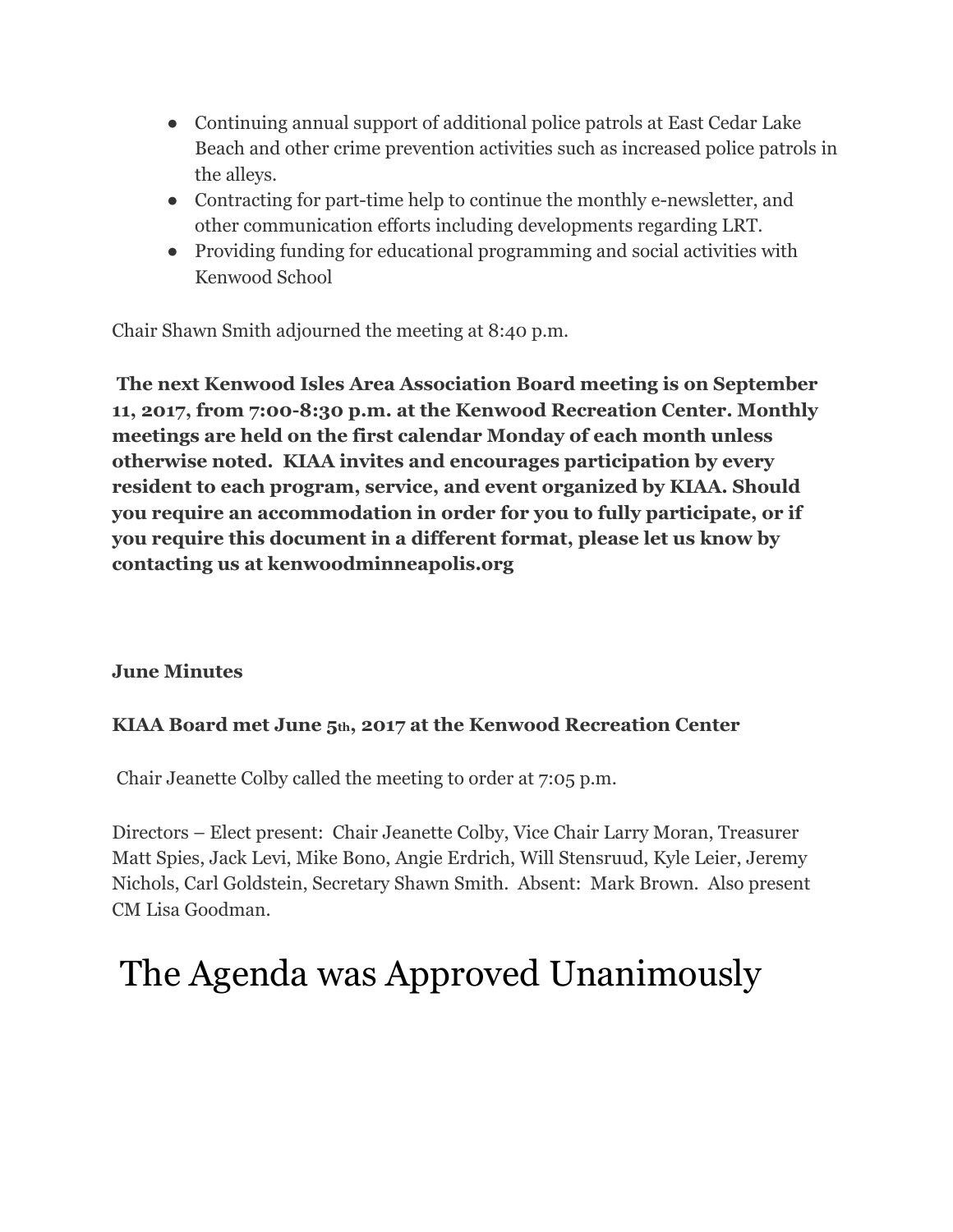## Highlights from the KIAA Annual Gathering – All

- The KIAA Annual Gathering was held on Monday May  $8<sub>th</sub>$  (rain date)
- Total attendees were approximately 100.
- The 2017-2018 board was elected, including 3 new board members (Kyle Leier, Jeremy Nichols, Carl Goldstein). Josine Peters stepped down, and we thank her for her service.
- Speakers included Louise Erdrich regarding the renovation of the former Stephen Dean's Tailors space, and Deb Pilger from MPRB regarding goats at Hidden Beach. MetroBlooms and Hennepin County Recycling set up information tables.

### City Council Update – Lisa Goodman

- Penn/Oliver Avenue reconstruction utility and roadwork is beginning. The work will be completed by early fall.
- The Annual Lunch with Lisa Field Trip will happen June 21st at 11:45AM. You can choose from an Arts Tour of the Sculpture Garden, or a Hard Hat Tour of The Target Center Renovation. Please contact Lisa's office, as space is limited. The next Lunch with Lisa is in September and will cover the Peavey Plaza renovation.
- The City will not be able to ban plastic bags from grocery stores as originally planned (due to state legislative pre-emption). The City is exploring other options and strategies to reduce the use of plastic bags.
- Household hazardous waste events are occurring in June, July, and August. The city will recover or recycle paint, solvents, etc. for free. The next two are June 23-24 at the Public Works Facility (3607 E 44th St), and July 28-29 at Jenny Lind Elementary (5025 Bryant Ave N)
- There was an open discussion on plastic bags, organic composting, downtown crime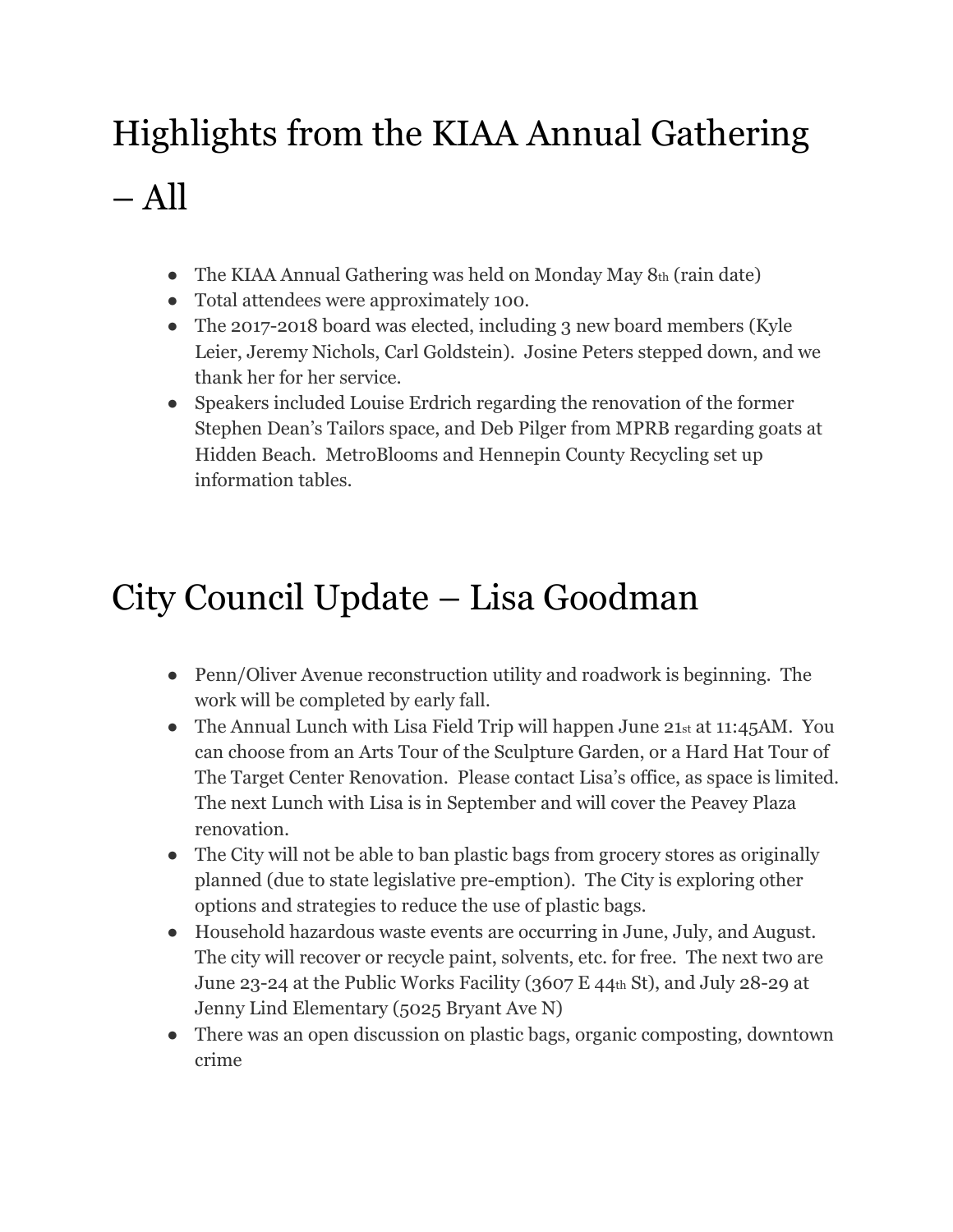#### Election of Officers – All

• The board elected officers for the 2017-2018 season, and welcomed three new directors. The new KIAA board was unanimously approved by vote; Chair: Shawn Smith. Vice-Chair: Larry Moran. Treasurer: Matt Spies. Secretary: Jack Levi.

Conflict of Interest Policy – All

- The KIAA Board approved the KIAA Conflict of Interest Policy by email voting on April 26th, 2017.
- Each board member signed the policy which is designed to 1) protect public trust in the integrity of the KIAA-decision making process and 2) to establish the procedures applicable to the identification and resolution of conflicts of interest in the context of transactions or arrangements entered into by KIAA where a member may have a financial interest in or fiduciary responsibility towards an entity with which KIAA is negotiating a transaction or arrangement.

### Financial Report – Matt Spies

• Matt reported that donations in 2017 were down more than 50% vs. 2016. This needs to be a focus for the upcoming fiscal year. Jeanette made a motion to approve reimbursements as noted on financial detail. Approved unanimously.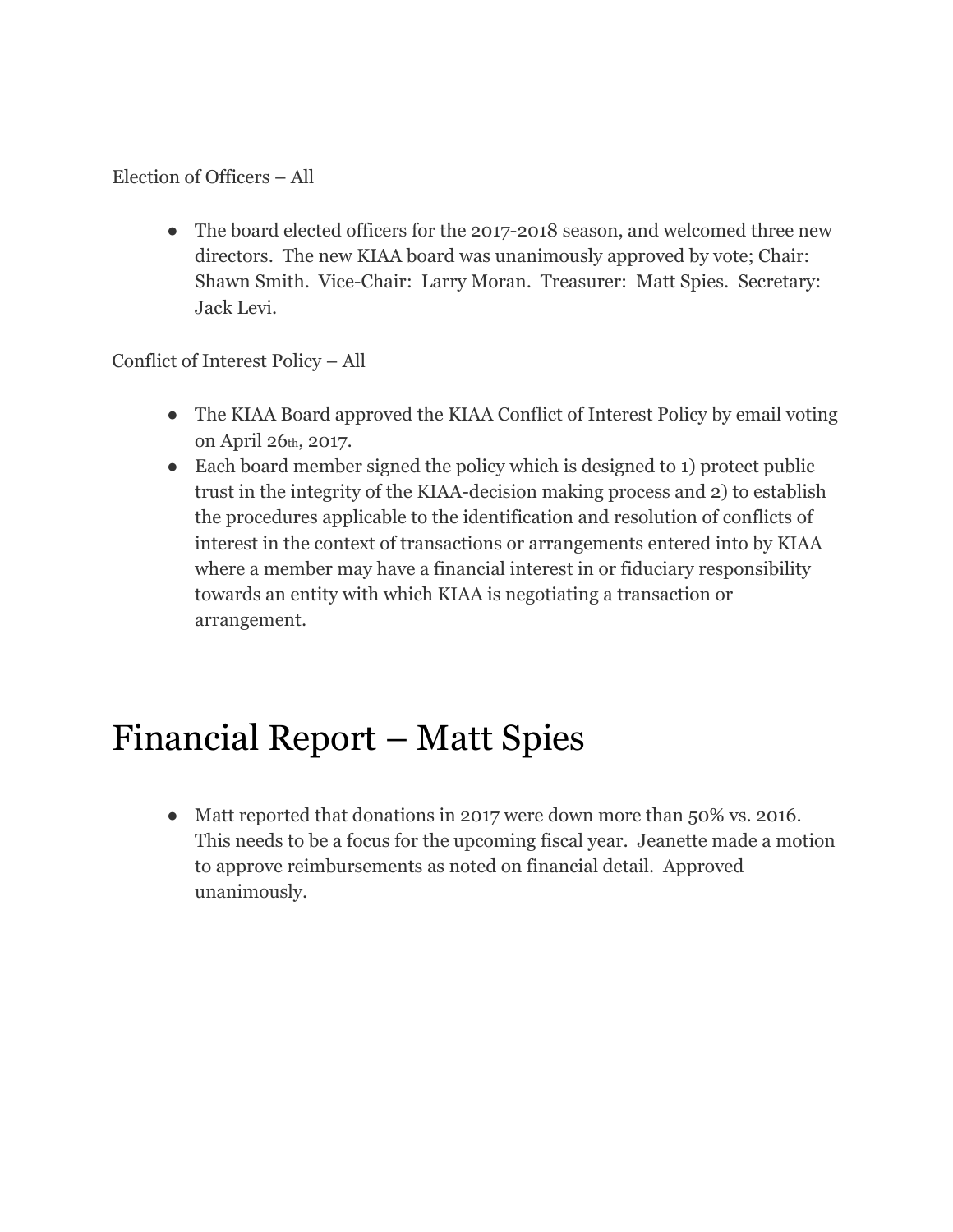## Oriole Feeding Installations/Prairie Restoration Project – Angie Erdrich

● Angie requested reimbursement for \$192 to support the installation of the Oriole Feeding Station, to plant new plants in the prairie restoration area and food for the orioles. The plants are consistent with the strategy as they are part of the natural environment for the prairie and orioles. The funding was already approved at the April meeting and is under budget so was approved unanimously.

## East Cedar Lake Beach Programming– Will Stensruud

- Mark Brown and Will Stensruud planned the June 10th Family Beach Opener. Artrageous is hosting activities for kids. Jeanette moved to approve \$300 for food and refreshments and not more than \$500. Approved unanimously.
- There will be a Summer Solstice Celebration on Wednesday, June 21st. Artrageous is hosting the solstice party and it will be shared via social media.
- Yoga is free to the public (hosted by KIAA) is held every Thursday at 7PM.
- Open water swims start Monday June 19th. Participants must sign up with the Park Board.

### Jim Gilroy Bench Dedication – Angie Erdrich

● KIAA last year lost a beloved board member, Jim Gilroy. Thanks to the generosity of Kenwood residents, Jim's friends and family, a bench was purchased in his memory on the Lake of the Isles Walking Path, across from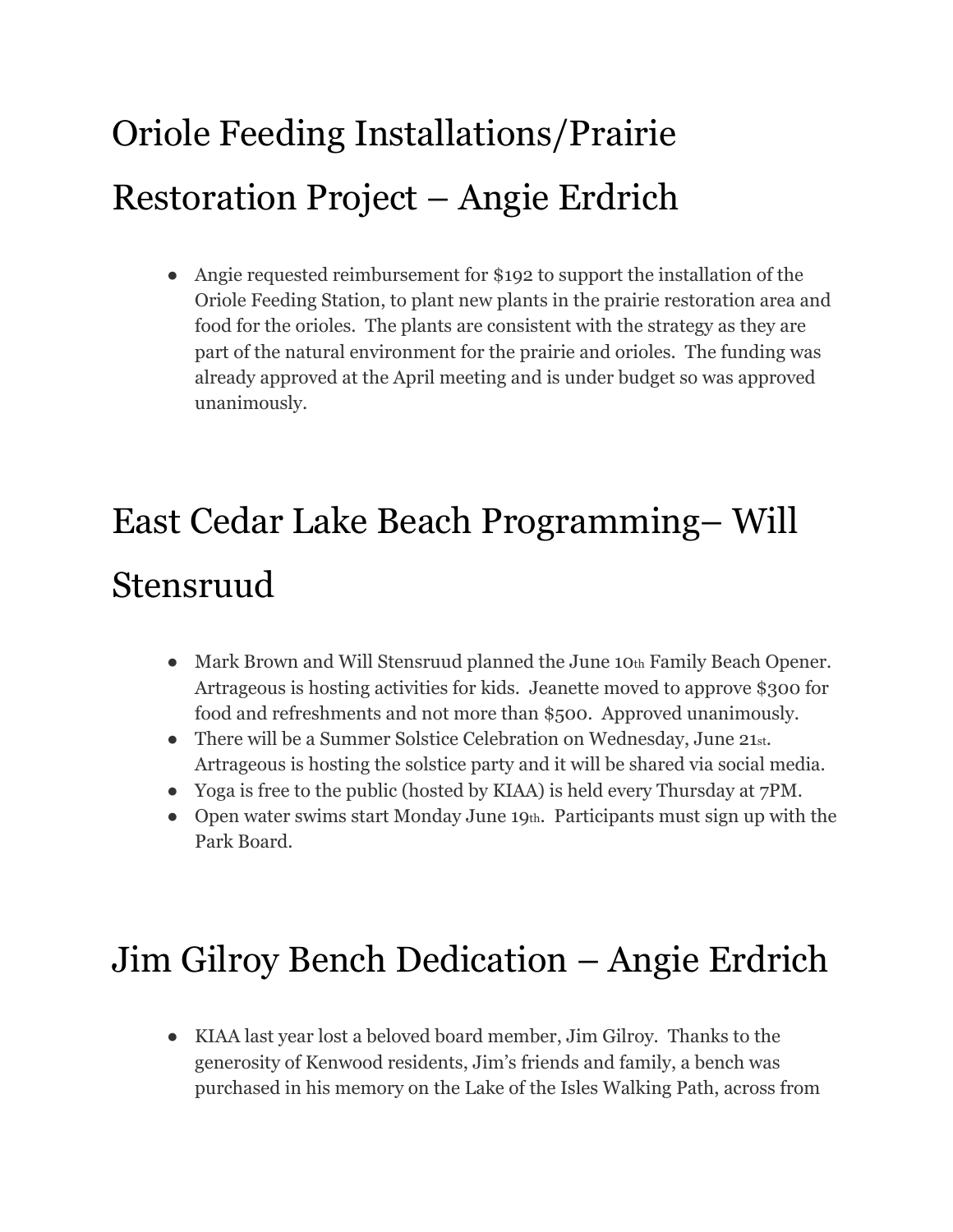Lake of the Isles Lutheran Church. On Sunday, June  $25th$  (1-5PM) there will be a dedication picnic. All are welcome to attend to celebrate his life.

Park Board Update – Mark Holtey

- The Kenwood Rec Center will receive a Little Library this month.
- There will be a Minnesota Zoomobile Presentation Friday June 23rd at the Kenwood Park Picnic area from 1-1:45PM.
- Movies in the Park at Kenwood Part resumes Friday June 23rd 15 minutes after dusk. This month's showing will be *Hidden Figures*.

Chair Jeanette Colby adjourned the meeting at 8:45 p.m.

 **The next Kenwood Isles Area Association Board meeting is on Monday, July 10th, from 7:00-8:30 p.m. at the Kenwood Corner. Monthly meetings are held on the first calendar Monday of each month unless otherwise noted. KIAA invites and encourages participation by every resident to each program, service, and event organized by KIAA. Should you require an accommodation in order for you to fully participate, or if you require this document in a different format, please let us know by contacting us at kenwoodminneapolis.org**

**April 2017 KIAA Meeting Minutes**

**KIAA Board met April 3rd, 2017 at Kenwood Rec Center**

**Chair Jeanette Colby called the meeting to order at 7:05 p.m.**

**Directors present: Chair Jeanette Colby, Vice Chair Larry Moran, Jack Levi, Mike Bono, Josine Peters, Will Stensruud, Secretary Shawn Smith.**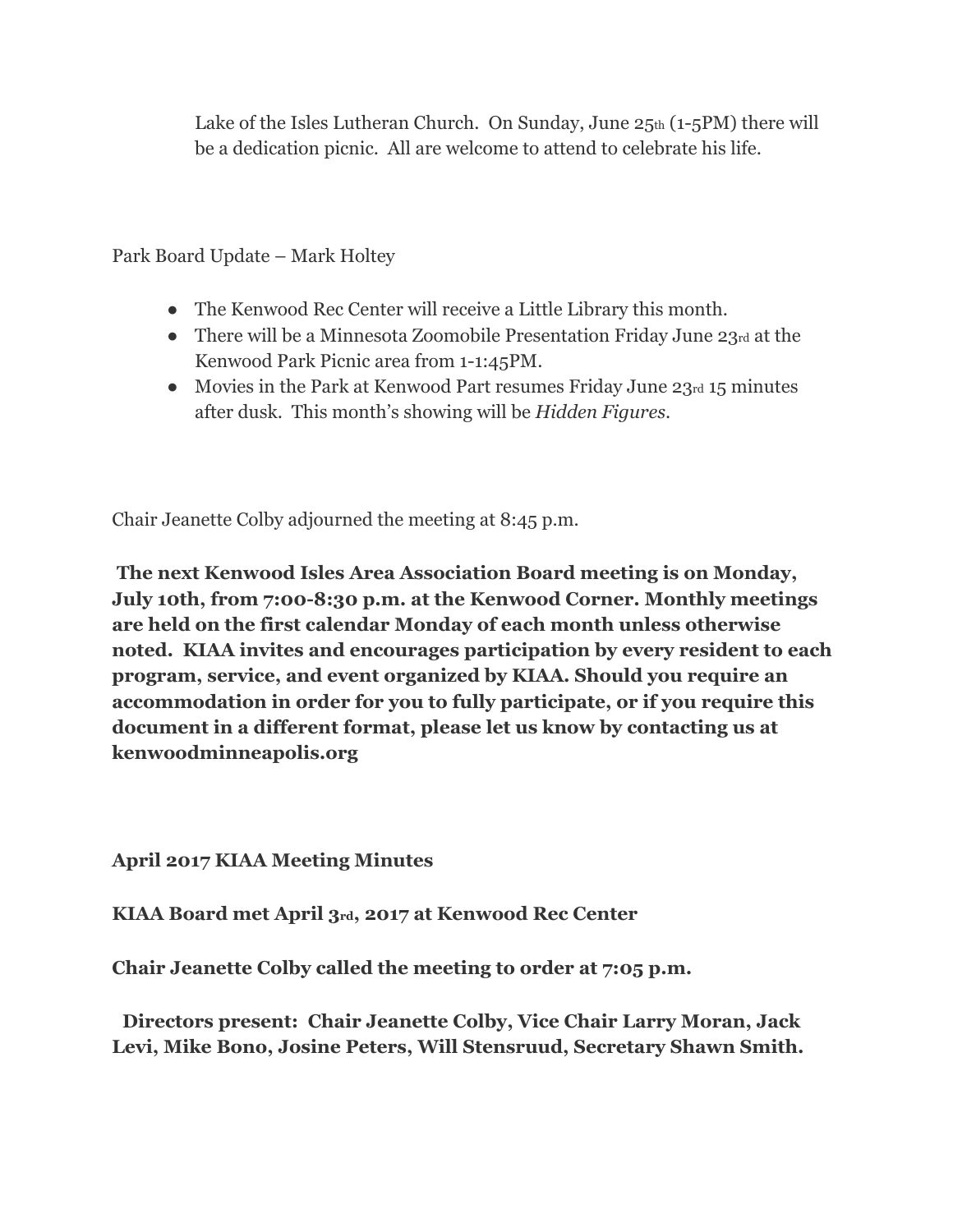**Absent: Mark Brown, Angie Erdrich, and Matt Spies. Also present CM Lisa Goodman, Jean Deatrick.**

### The Agenda was Approved Unanimously

### City Council Update – Lisa Goodman

- Penn/Oliver Avenue reconstruction is scheduled to begin within a couple of months. The area to be reconstructed is from Douglas Ave to Lake of the Isles Parkway. There will be an assessment of .22 cents per sq/ft per property owner, representing 7% of the total cost of \$1M. There will be a public information meeting reviewing the project on April 25th at 6:30 at the Kenwood Rec Center. There will be a separate public meeting on the assessment, tentatively scheduled for May 9th.
- The April 26th Lunch with Lisa will host representatives from the Park Board and Walker Sculpture Garden. They will discuss public art and sculpture, including updates on the Walker. Please call Lisa's office to order a lunch in advance (\$10).
- Street sweeping begins April 11. [www.minneapolismn.gov/publicworks/streetsweeping.](http://www.minneapolis.gov/streetsweeping) Please be sure to follow parking restrictions to avoid a ticket. Yard waste bundles will also be picked up at the same time – place it with recycling for pickup. Do not sweep into the street as it is damaging to the environment.
- As Backyard Fire season begins, please observe City Rules: Permitted only 9AM to 10PM, burn only untreated fire wood (no trash), fire must be 25 feet from a structure and in a fire ring.
- I-94 will be under construction from the Lowry Hill Tunnel to Brooklyn Center, starting in May. An example of an impact to Minneapolis is that I-94 will be reduced to two lanes from May to November. One side of the Lowry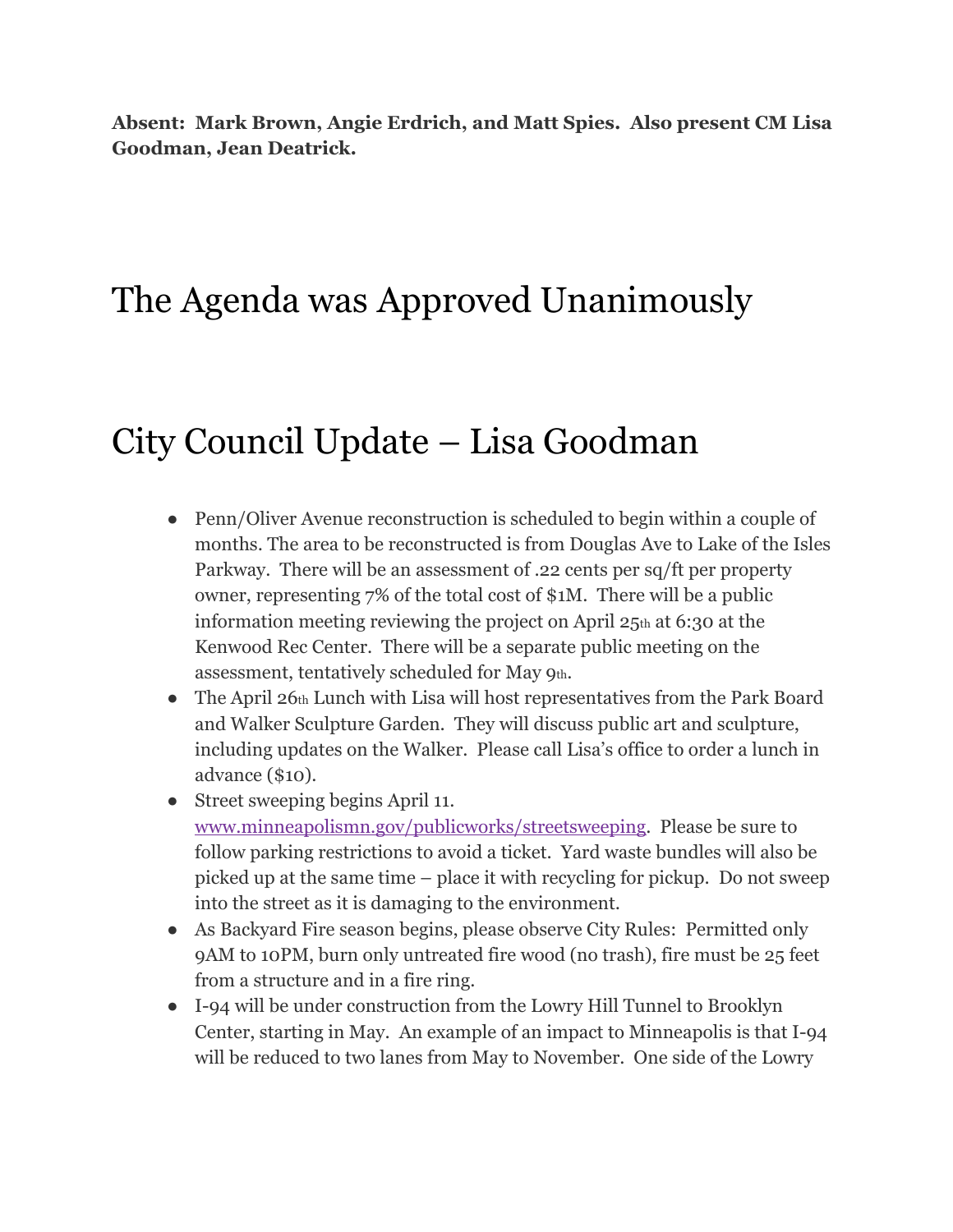Hill Tunnel will be closed. The project website is [www.dot.state.mn.us/metro/projects/i94brooklyncntr.](http://www.dot.state.mn.us/metro/projects/i94brooklyncntr)

● I-35W will be under rehabilitation starting Summer 2017-Fall 2021, between 43rd St S and 15th St. Please see [www.dot.state.mn.us/metro/projects/i35wminneapolis](http://www.dot.state.mn.us/metro/projects/i35wminneapolis).

### Financial Report – Matt Spies (Pre-Report)

• Matt pre-reported less than \$2500 in expenditures for the month, which included payments for the Hill and Lake Press Annual Sponsorship, down payments for the annual gathering, and board liability insurance.

## 2552 W Lake of the Isles Variance – Ryan Smith, Tyler Hillger

- Construction on the vacant lot at 2552 W. Lake of the Isles Parkway will require two variances to build as designed: 1) Front Yard Setback. Due to the curve of the street, the setback rule would place the house in violation. The variance would allow the setback variance to be consistent with the adjacent homes. As designed, the front of the home will be behind the front of the original home down in 2004. 2) Terrace Square Footage Maximum. The planned terrace would be allowable if variance 1 is approved.
- KIAA did not make a motion on the variance and requested that the board be kept informed and adjacent neighbors directly engaged by the homeowner.
- If approved by the city, construction would begin late summer 2017.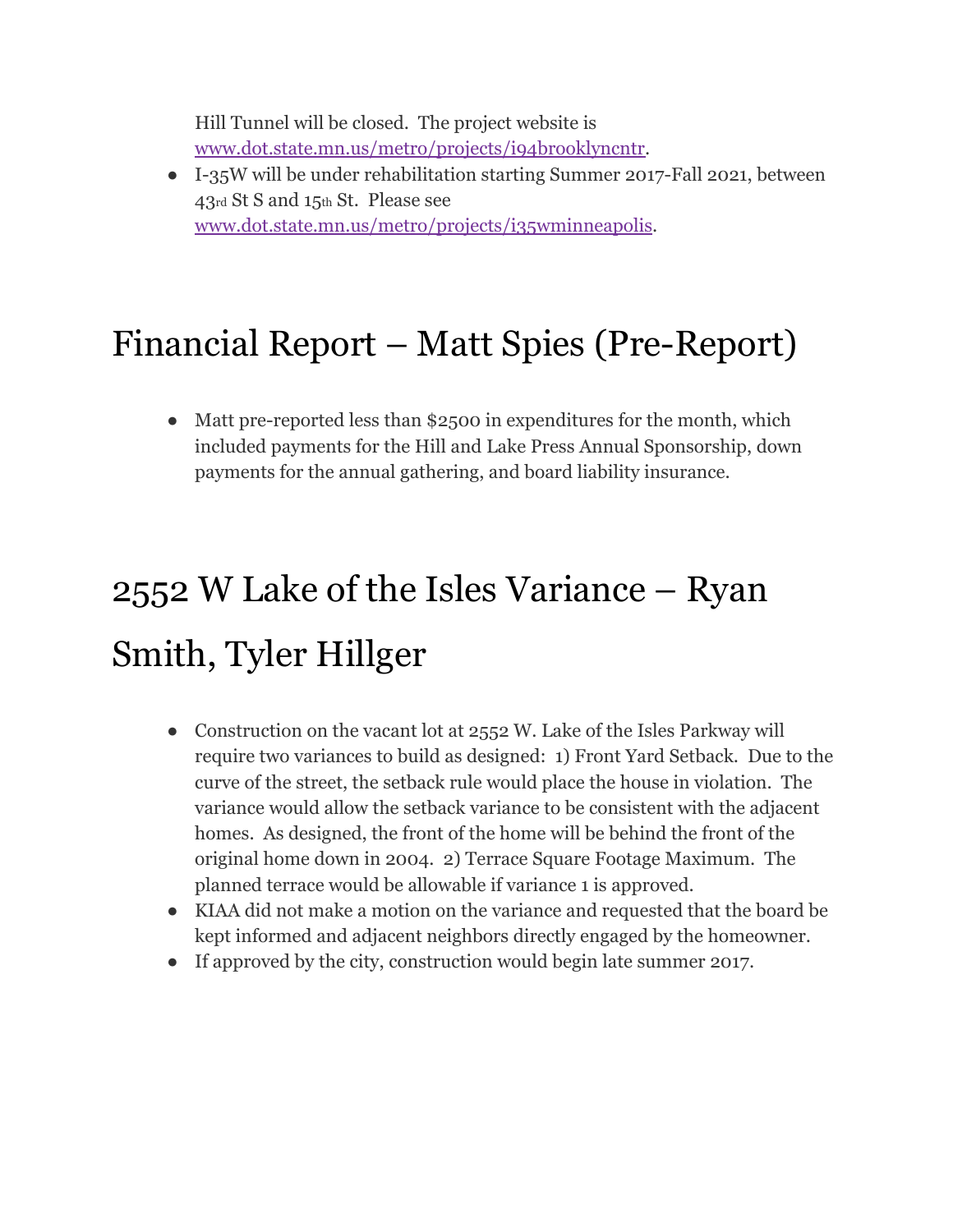### CPP and Priority Plan

- The board voted unanimously to approve the 2016 KIAA CPP Annual Report, which will be submitted to the city.
- Mike presented a Financial Interest and Fiduciary Responsibility conflict of interest policy, now required by Minneapolis, to preserve public trust in the integrity of KIAA decision-making process. The policy, once signed, will also be posted to the KIAA website. The policy will be voted on between meetings to allow board members time to review.

## East Cedar Lake Beach (ECLB)– Will Stensruud

Will reviewed the proposed budget for the summer of 2017 at \$5450, to support programming: Yoga, Log Rolling, June 10 Summer Kickoff Party, BeArtrageous, and a Music Series. Motions were made to fund June 10th Summer Kickoff (\$1300), Yoga (\$600 for 10 sessions), the June 21st Solstice Party (\$150), July 15th Pirates and Mermaids (\$500). Approved unanimously.

An additional expenditure of \$2000 was proposed to buy a generator to fill a bounce house for weekly events. Due to liability concerns, the subcommittee was asked to go back and research further prior to a vote on the funding.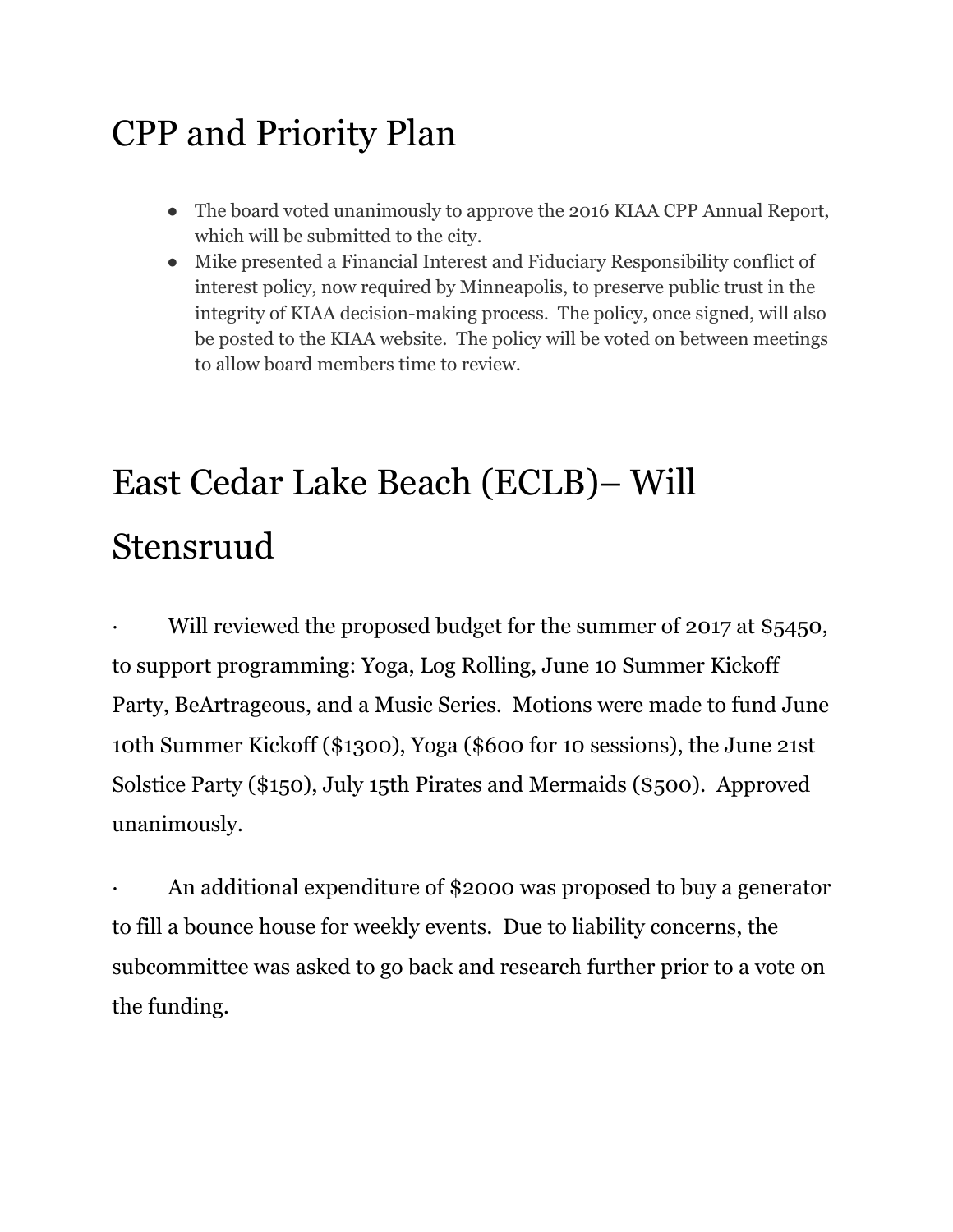## Annual Gathering May  $1_{st}$  – Jeanette Colby for Angie Erdrich

- The Gathering is 6-7:30 at Kenwood Corner
- KIAA board members are requested to sign up for tasks.
- As the board elections are held during the gathering, any residents of Kenwood that are interested in joining the KIAA board are encouraged to contact ssmith288@me.comand indicate interest. Current board members were requested to announce their intent to run prior to the next meeting.

# Southwest Light Rail Transit Project Updates

### – Shawn Smith

- Shawn provides updates on this standing topic, the  $#1$  priority for the board per the Neighborhood Priority Plan survey.
- County Transit Improvement Board did not vote unanimously from disbanding, with Dakota County voting against without a larger payout, and Hennepin County against because commissioners knew that CTIB would not disband. It remains to be seen whether a county sales tax can be implemented to fund the missing state share of \$135M
- SWLRT and Bottineau line are not approved for funding in the new proposed federal budget. 84 State legislators signed a letter to Transportation Secretary Chao further requesting that funding be withheld because it did not have legislative support.
- Files are advancing at the state level to remove/increase railroad liability for co-location, block any future light rail transit without state approval, and implement terms and elections to Met Council officials.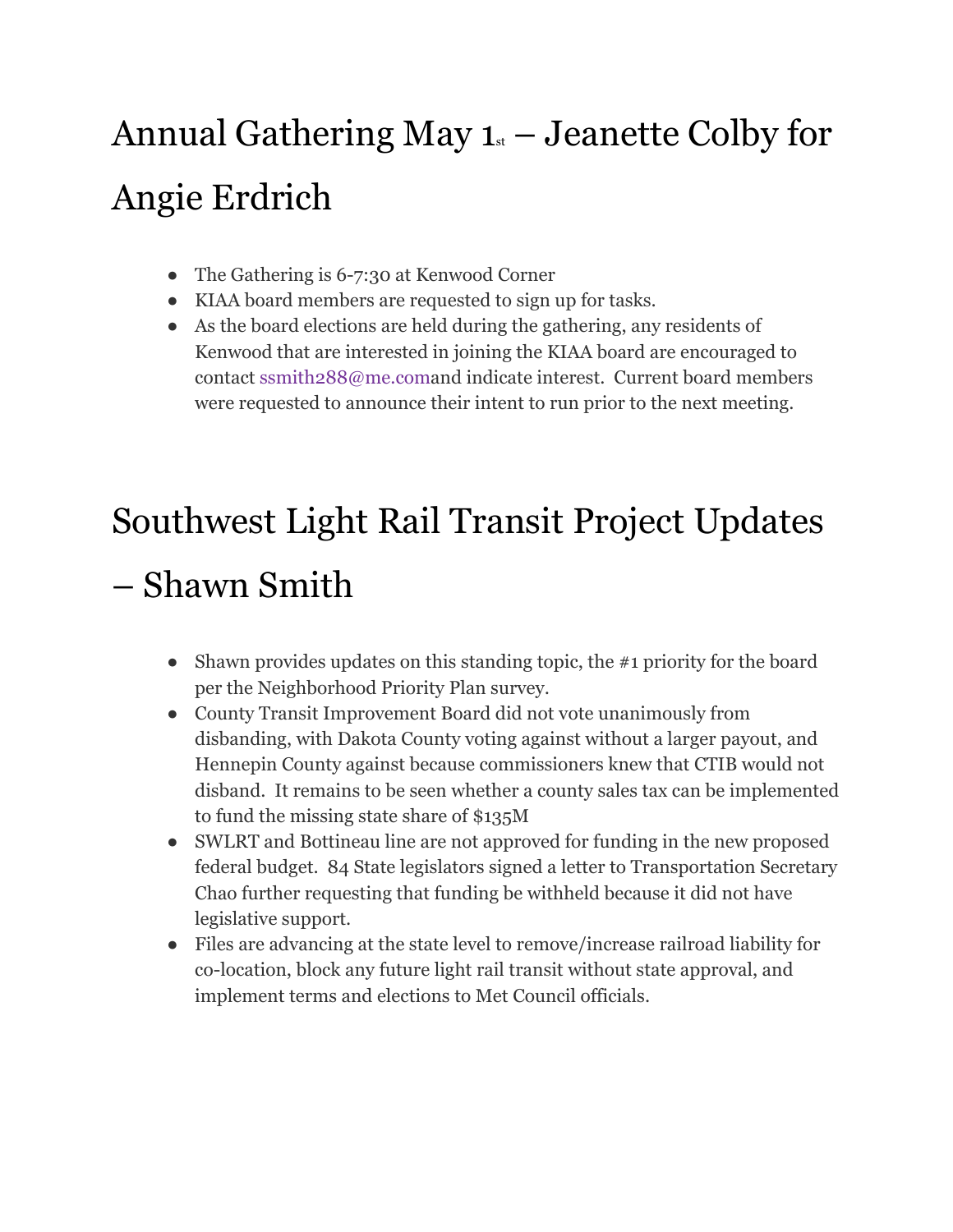The meeting was adjourned by Chair Jeanette Colby at 8:45 p.m.

**The next Kenwood Isles Area Association Board meeting is the Annual Gathering on Monday, May 1st, from 6:00-7:30 p.m. at the Kenwood Corner. Monthly meetings are held on the first calendar Monday of each month unless otherwise noted. KIAA invites and encourages participation by every resident to each program, service, and event organized by KIAA. Should you require an accommodation in order for you to fully participate,**

#### **March 2017 KIAA Meeting Minutes**

KIAA Board met March 6th, 2017 at Kenwood Rec Center

Chair Jeanette Colby called the meeting to order at 7:02 p.m.

 Directors present: Chair Jeanette Colby, Vice Chair Larry Moran, Treasurer Matt Spies, Jack Levi, Josine Peters, Mark Brown, Will Stensruud, Secretary Shawn Smith. Absent: Mike Bono, Angie Erdrich. Also present CM Lisa Goodman.

### The Agenda Was Approved Unanimously

### City Council Update – Lisa Goodman

• Penn/Oliver Avenue will be ground, patched, and resurfaced, as part of the Concrete Streets Rehabilitation program, and will extend the life of the street for 15 years. The area to be reconstructed is from Douglas Ave to Lake of the Isles Parkway. There will be an assessment of .22 cents per sq/ft per property owner, representing 7% of the total cost of \$1M. There will be a public information meeting held during the month of April, an announcement will be sent out on Next Door. There will be a public hearing in May regarding the assessment.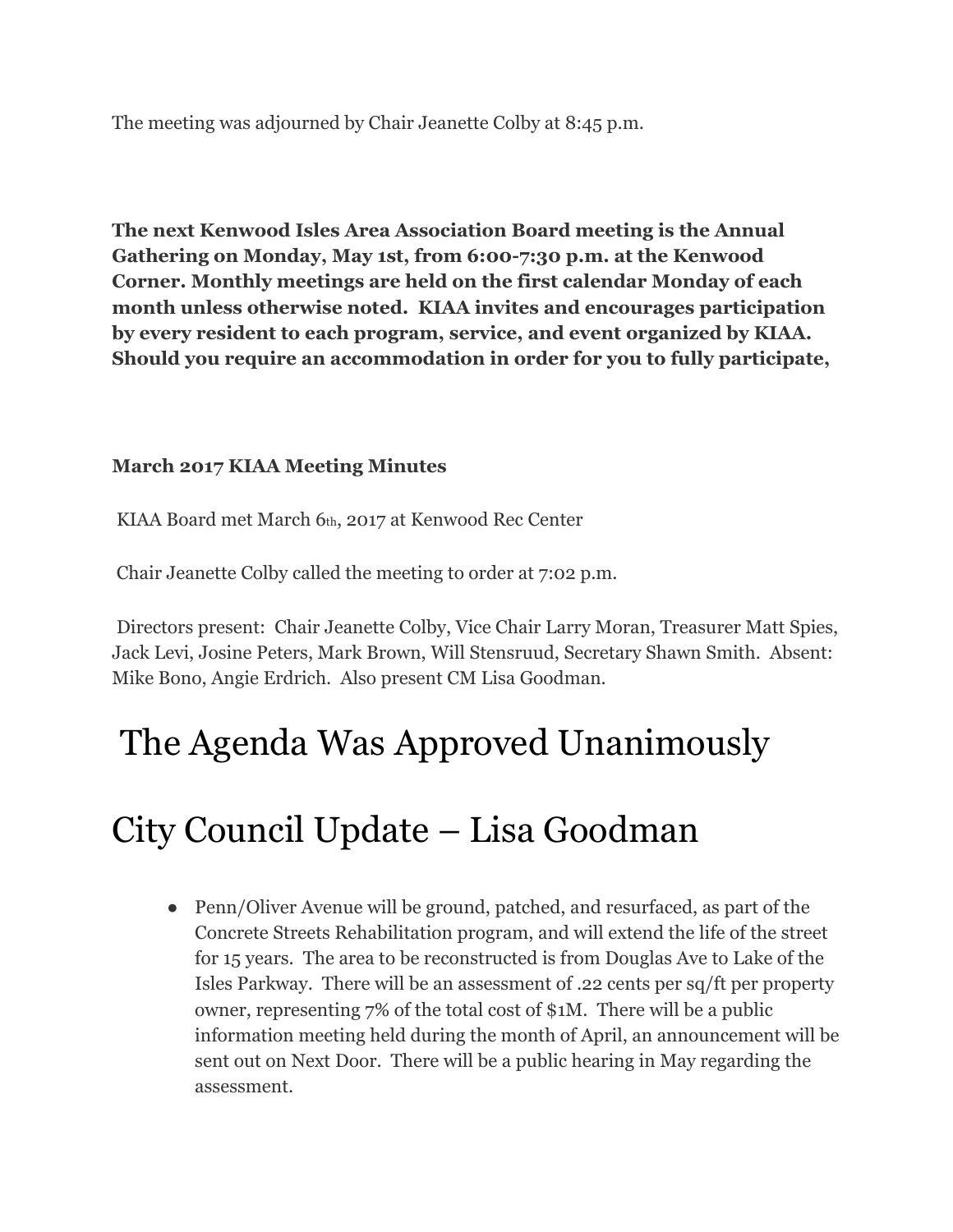- The March 29th Lunch with Lisa will be an update on Peavey Plaza renovations.
- Unspent and frozen NRP money will be returned to neighborhoods. Kenwood received \$1000 back. The amount received by Kenwood for NRP was mostly spent in support of our neighborhood priorities.
- I-94 will be under construction from the Lowry Hill Tunnel to Brooklyn Center, starting in May. An example of an impact to Minneapolis is that I-94 will be reduced to two lanes from May to November. One side of the Lowry Hill Tunnel will be closed. The project website is [www.dot.state.mn.us/metro/projects/i94brooklyncntr.](http://www.dot.state.mn.us/metro/projects/i94brooklyncntr)

### Financial Report – Matt Spies

- KIAA donated \$750 to support the Kenwood School auction.
- The board discussed the importance of managing the budget on a three-year cycle, tied to the funding cycle from the city. Also discussed was ensuring that the budget would address reimbursable expenditures vs non-reimbursable expenditures that depend on neighbor contributions.

## East Cedar Lake Beach (ECLB)– Matt Spies, Mark Brown

Matt submitted a proposal to define objectives for the 2017 season, focusing on the implementation of 3 recurring activities such as puppet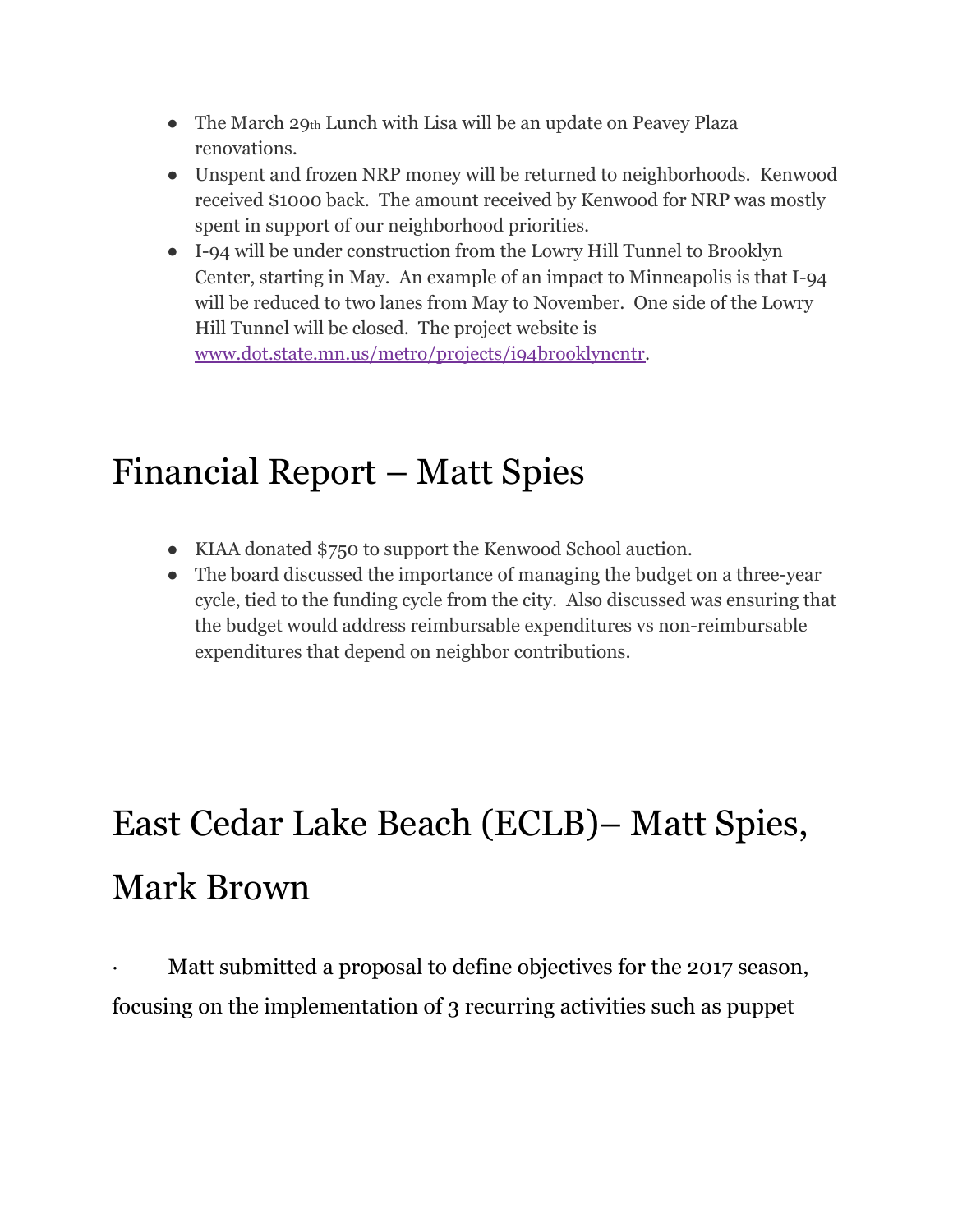shows, yoga, log rolling, etc. Additionally, how to engage the Park Board to implement improvements to the beach prior to SWLRT operations.

● KIAA will continue to take the lead on planning the programming. Options will be discussed for future seasons to fund an intern to manage the programming and community outreach. For 2017, a subcommittee will be formed to develop the action plan and report to the board at the April meeting. Larry noted that it is important to share the plan at the annual neighborhood gathering on May 1st.

## Annual Gathering – Jeanette Colby for Angie Erdrich

- The gathering is May 1st. Angie put together a to-do and sign up list for tasks that need to be completed to have a successful event. The biggest issue to finalize is food. KIAA is exploring different options that can reduce cost. An option is to identify any neighborhood caterers or restaurant owners to support the event with food.
- As the board elections are held during the gathering, any residents of Kenwood that are interested in joining the KIAA board are encouraged to contact ssmith288@me.comand indicate interest.

## Southwest Light Rail Transit Project – Shawn Smith

● Jeanette attended the January Citizens Advisory Council meeting. The Project Office is developing a website to share updates related to construction of SWLRT.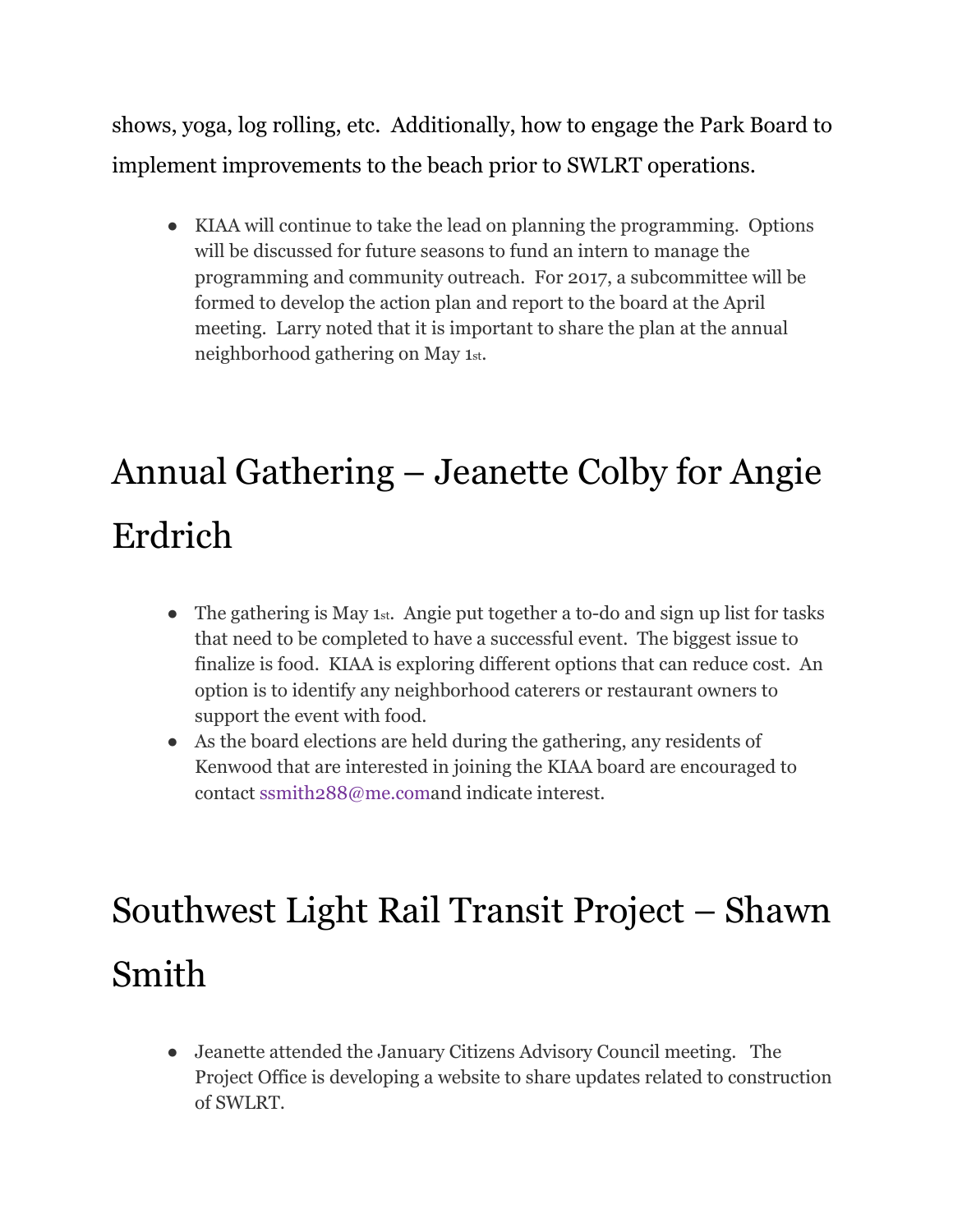- The Minnehaha Creek Watershed District voted unanimously to permit SWLRT for construction through the waters that it manages. Cedar Lake and the Kenilworth Channel drain into the creek and the Mississippi River, which MCWD manages.
- On March 8th, County Transit Improvement Board voted to disband, clearing the way for Hennepin County to implement a 50 cent sales tax to fund SWLRT state share and ongoing operational costs. However, because Dakota County voted against disbanding, there will be a process to follow where either CTIB will have one county member, or increasing the buyout to the county to gain their vote.
- Full federal funding grant of \$900M, if awarded, will happen by the end of June.

The meeting was adjourned by Chair Jeanette Colby at 8:35 p.m.

**Updates: Please visit our website at kenwoodminneapolis.org to learn more. If you are interested in participating on the Board, please contact us.**

**The next Kenwood Isles Area Association Board meeting is Monday, April 3rd, from 7:00-8:30 p.m. at the Kenwood Recreation Center. Monthly meetings are held on the first calendar Monday of each month unless otherwise noted. KIAA invites and encourages participation by every resident to each program, service, and event organized by KIAA. Should you require an accommodation in order for you to fully participate, or if you require this document in a different format, please let us know by contacting us at kenwoodminneapolis.org**

 **February 2017 KIAA Meeting Minutes**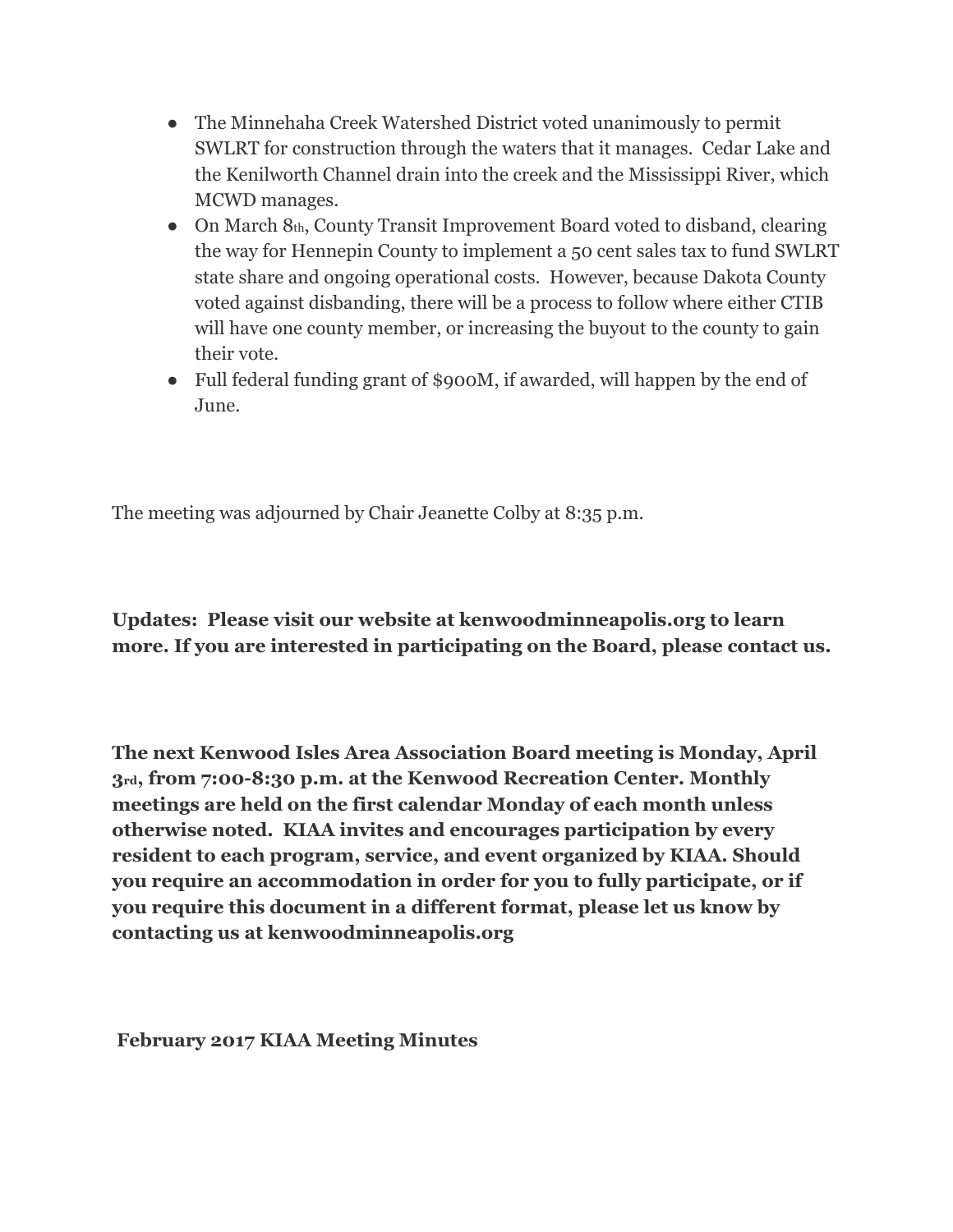KIAA Board met February 6th, 2017 at Kenwood Rec Center

Chair Jeanette Colby called the meeting to order at 7:05 p.m.

 Directors present: Chair Jeanette Colby, Vice Chair Larry Moran, Treasurer Matt Spies, Mike Bono, Jack Levi, Angie Erdrich, Will Stensruud, Secretary Shawn Smith (Recording Secretary). Absent: Mark Brown, Josine Peters. Also present CM Lisa Goodman, Police Chief Ohotto, and 4 other residents.

### The Agenda was Approved Unanimously

City Council Update – Lisa Goodman

- Penn/Oliver Avenue will be ground, patched, and resurfaced, as part of the Concrete Streets Rehabilitation program, and will extend the life of the street for 15 years. There will be an assessment of .22 cents per sq/ft per property owner and contribute 7% of the total budget of \$1M. There will be a large neighborhood meeting held in advance to share details. Work will be completed prior to fall.
- The February  $22<sub>nd</sub>$  Lunch with Lisa topic is Emergency Preparedness, including natural disasters and pandemic readiness. Please contact her office if you would like to attend.
- Ward 7 has been prioritized for the City's Tree Planting Program. Residents can get information and order trees March 6-12 at [www.treetrust.org.](http://www.treetrust.org/) There will be a lottery, and those selected will be notified by March 22. Trees will have a nominal cost to residents.
- Jeanette provided an update on the parking situation in Downtown Kenwood. She reported that the business owners did not support a KIAA proposed solution to add restrict parking to one side of 21st St. Another possible solution is to clarify the parking signs on Penn Avenue in front of Kenwood School. One resident from Oliver Ave expressed his concerns on the adverse effect he is experiencing.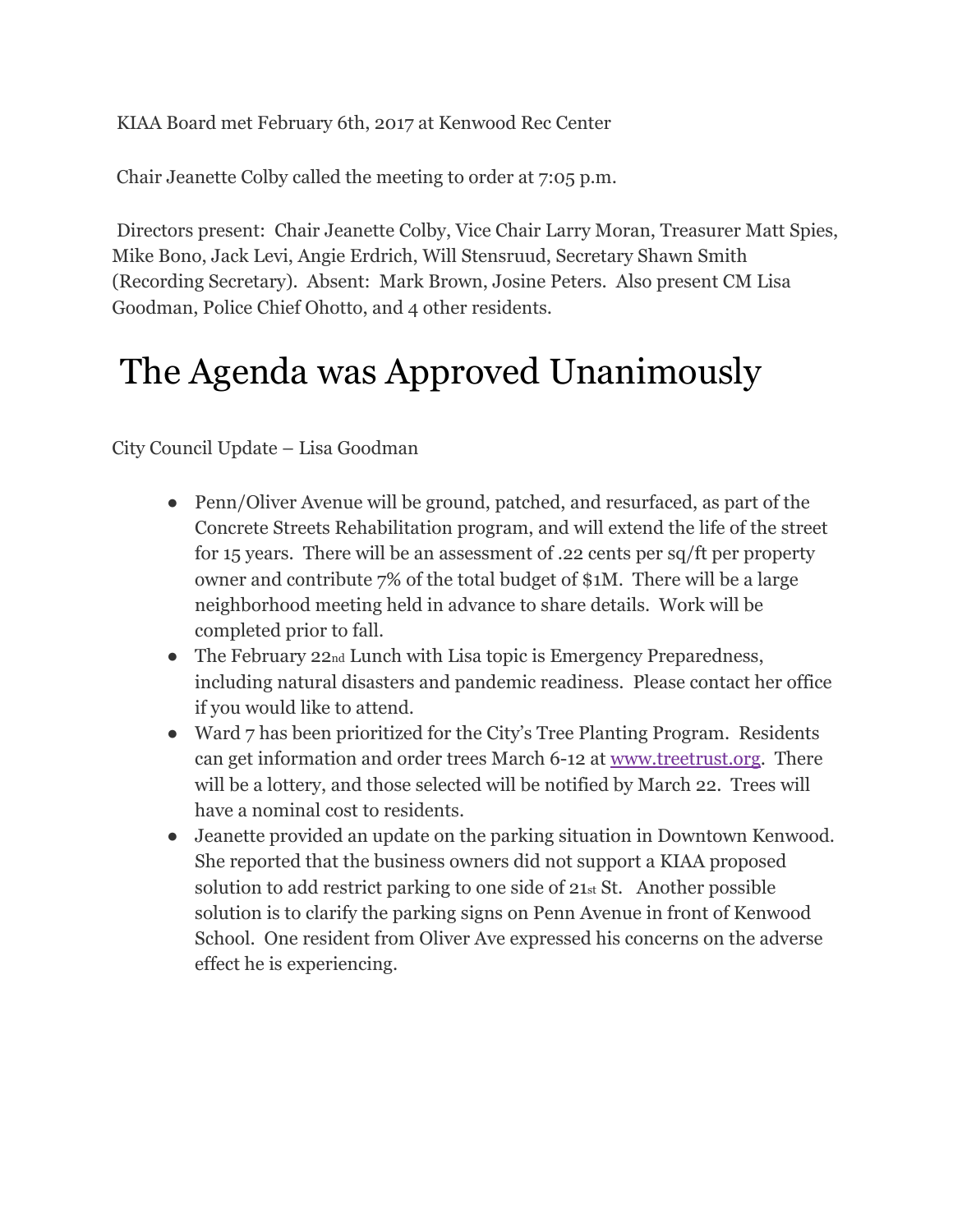## East Cedar Lake Beach (ECLB)– Park Police Chief Ohotto

· KIAA dedicated \$5000 for police overtime (80 hours of patrols). 2016 had the second lowest number of police reports since the lowest year (2008).

The Chief continues to recommend a balance of extra patrols with the positive programming that has happened in the last 2 years. Neighborhood involvement/usage of the beach is also important, vs. solely relying on police patrols.

Jeanette moved to spend \$5000 for 2017 continued additional policing, pending the securing of city funding via the Neighborhood Priority Plan contract. Mike will inform the board once city funding is confirmed.

## Lake of the Isles Skating Party – Jeanette Colby

• The party was rescheduled for February 12th due to poor ice conditions. KIAA will still contribute cookies towards the event.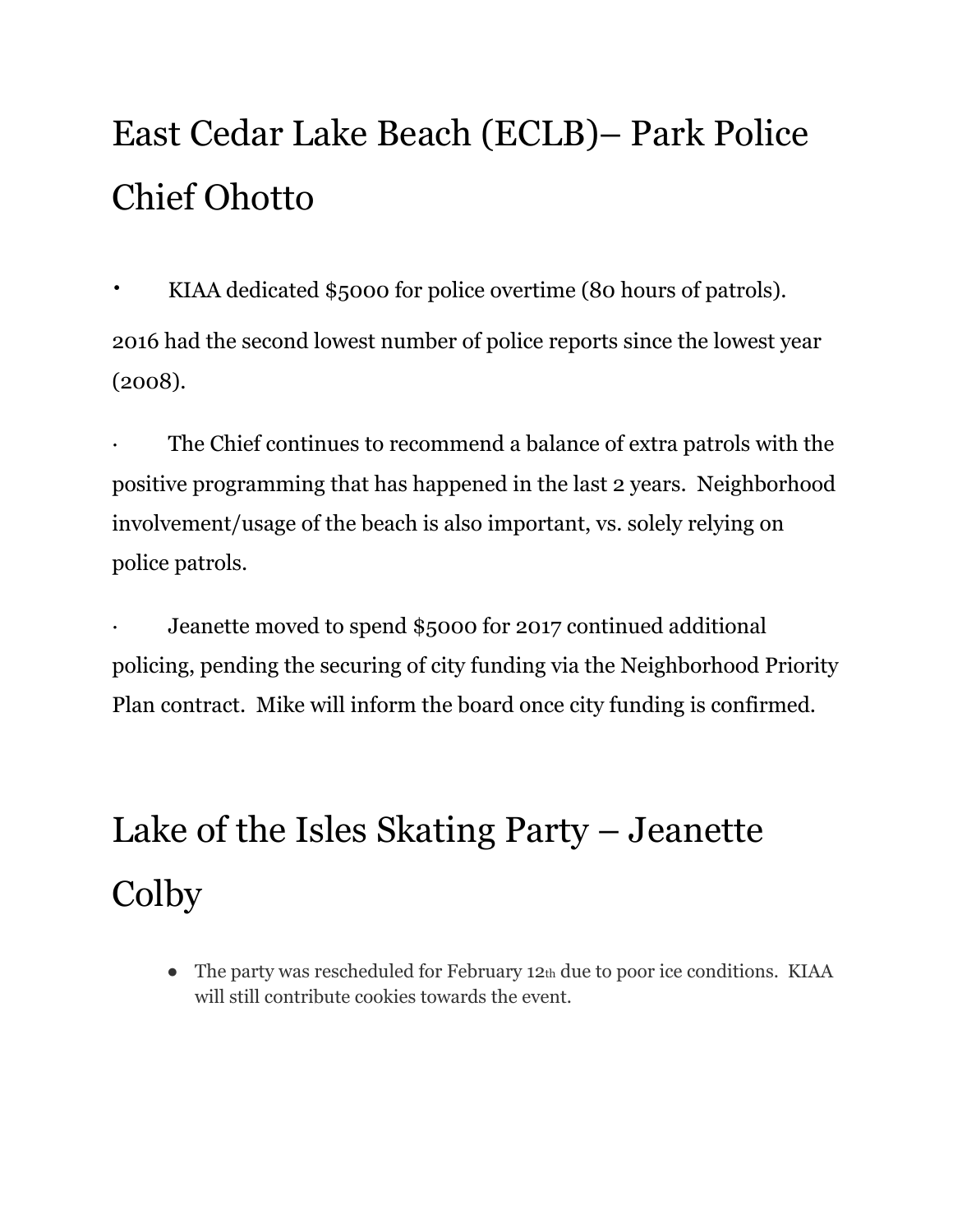### Financial Report – Matt Spies

- Residents donated \$747 last month, most in response to the annual newsletter. KIAA also received some city reimbursements, totaling \$2500. KIAA appreciates the local funding of the neighborhood residents.
- Jean Deatrich has helped Matt mail thank you letters in response to all donations.

## Letter of Concern over 3020 Kenwood Parkway – Jeanette Colby

- Calhoun-Isles Association is opposing the construction of a Residential High Rise on the Northeast Corner of Lake Calhoun that would possibly violate the Shoreland Overlay District and would certainly be in opposition to local ordinance. The building would be 59 feet tall and out of character with the surrounding neighborhood.
- Jeanette proposed a letter stating KIAA's position that developers need to respect the overlay district not only for this project/lake but for future projects and other lakes. This position supports the KIAA Neighborhood Priority of protecting the environment, lakes, and waterways. The Overlay height restriction exists to protect the lake edge from out of scale development, shading, and wind concentration and a negative human caused impact on the environment. Larry moved to send the letter, approved unanimously. A response was received from CM Lisa Bender that it does not violate the Overlay Disctrict but does violate local zoning. Jeanette is working with the city and C-I Association to clarify.

### Annual Gathering – Jeanette Colby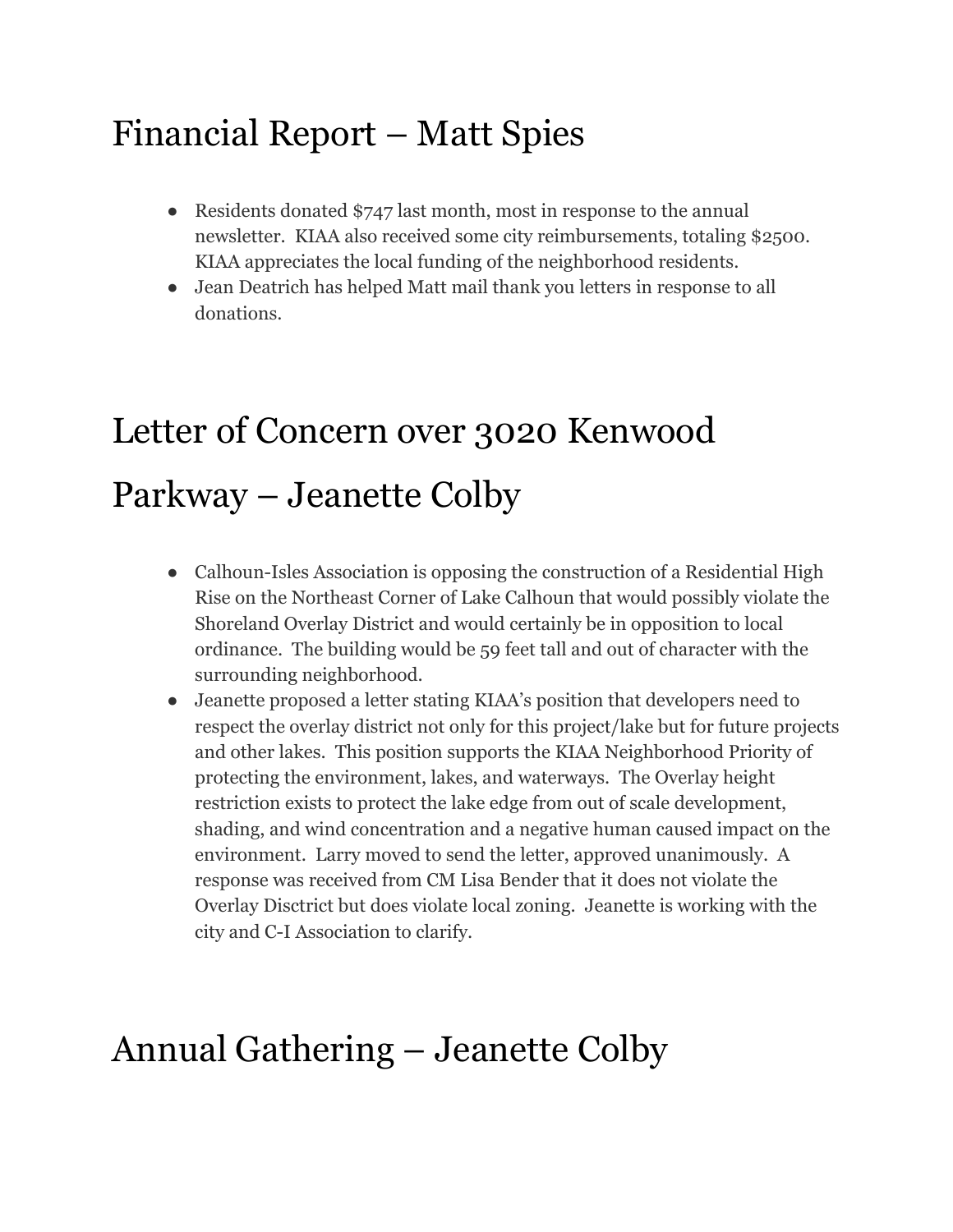The annual gathering and board elections are May 1. Any residents that would like to run for a board position are encouraged to contact KIAA; ssmith288@me.com.

· To reduce costs, new food alternatives will be considered for the annual gathering.

Kenwood School Request – Angie Erdrich

The School requested \$750 in funding to be a sponsor of the Kenwood School Auction and Fundraiser. KIAA supported this request in 2016.

· KIAA view is that the funding supports the Neighborhood Priority of supporting robust programming and education our Kenwood School, which not only serves Kenwood children but children from other parts of the city. Shawn moved to support the funding, unanimously approved.

## Southwest Light Rail Transit Project – Shawn Smith

- Jeanette attended the January CAC meeting. The Southwest Project Office is developing a website to share updates related to construction of SWLRT.
- Shawn shared that at the State Legislature GOP leadership is challenging that the Met Council will rely on the state to pay 50% of ongoing operating costs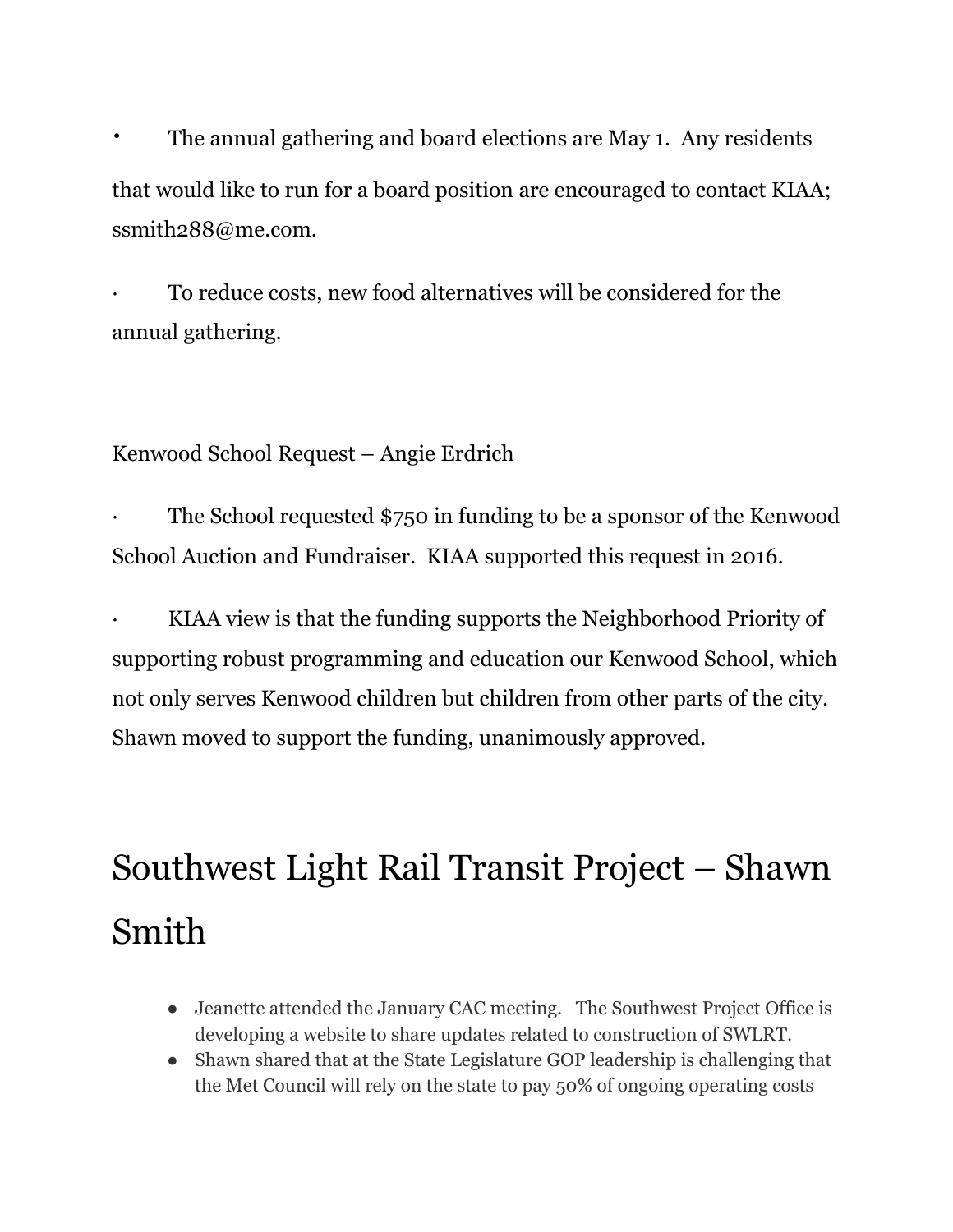for light rail and transit but the state has no voice in which or how many projects are built. That would mean that there is no elected voice in the regional transit plan and required state funding.

- The Minnehaha Creek Watershed District is meeting on February 23rd to vote whether to approve permits for SWLRT construction and operation in areas that MCWD manages. The MCWD is responsible for maintaining the water quality for the Watershed, which includes the Chain of Lakes. The public comment period closed February 2nd, and many testified concerns about conflicts of interest with MCWD managers. Most managers were appointed by Hennepin County Commissioners, that support the project.
- As only 3 Kenwood properties are identified to have severe averse impacts, KIAA will consider funding an independent study of vibration and noise similar to one conducted at the Minneapolis/St Louis Park border. The study would evaluate the Kenilworth Corridor north of the Kenilworth Channel. Jeanette will contact the engineers to find out if there would be any benefit and what the cost would be.

### New Business – All

Matt will kick off the planning for ECLB programming for 2017. He will solicit resident ideas.

The meeting was adjourned by Chair Jeanette Colby at 8:35 p.m.

**Updates: If you are interested in receiving monthly email updates, please email us at kiaa55405@gmail.com. Also please visit our website at**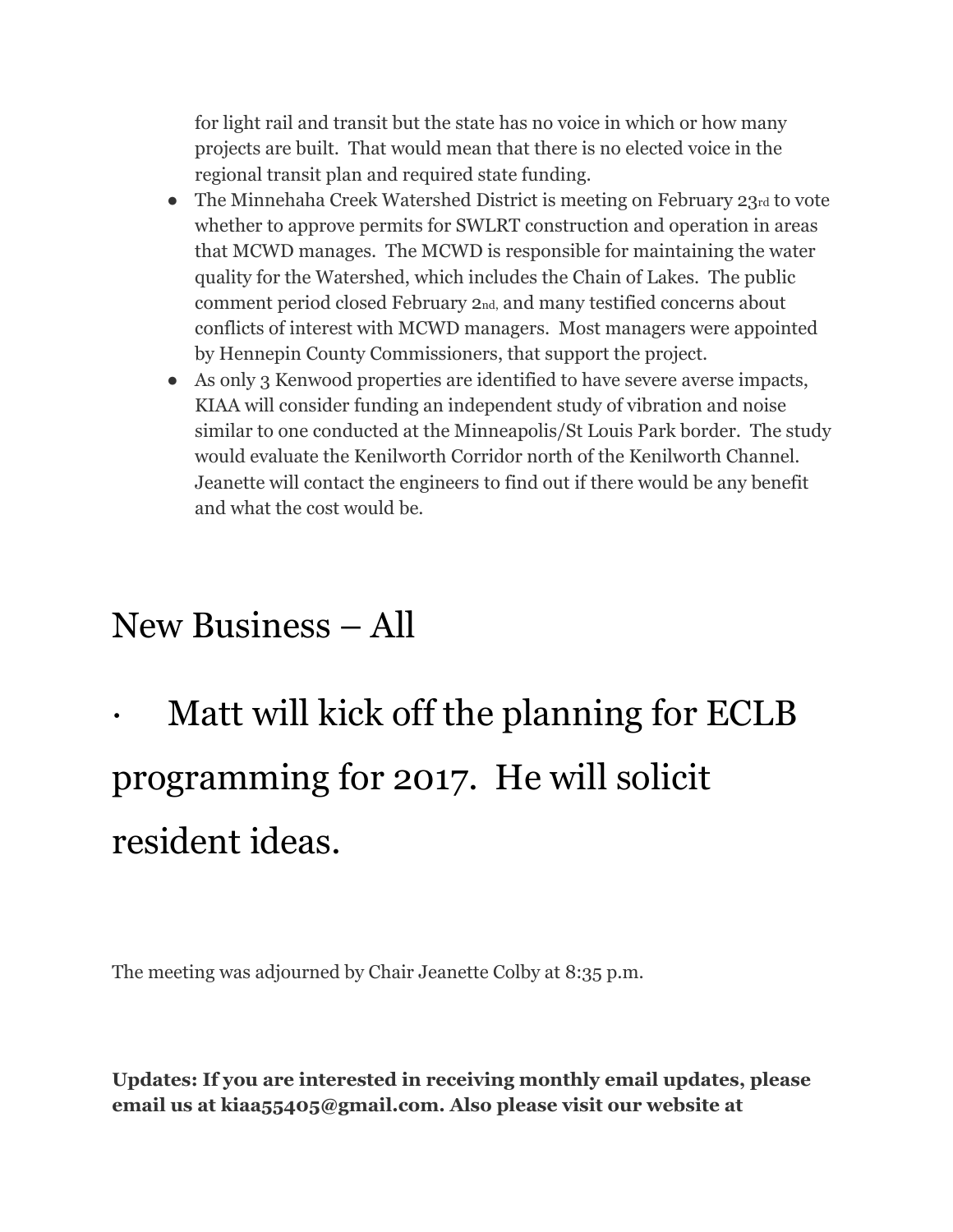**kenwoodminneapolis.org to learn more. If you are interested in participating on the Board, please contact us.**

**The next Kenwood Isles Area Association Board meeting is Monday, March 1st from 7:00-8:30 p.m. at the Kenwood Recreation Center. Monthly meetings are held on the first calendar Monday of each month unless otherwise noted. KIAA invites and encourages participation by every resident to each program, service, and event organized by KIAA. Should you require an accommodation in order for you to fully participate, or if you require this document in a different format, please let us know by contacting us at kenwoodminneapolis.org**

January 2017 KIAA Meeting Minutes

KIAA Board met January 9th, 2017 at the Kenwood Rec Center

Chair Jeanette Colby called the meeting to order at 7:00 p.m.

 Directors present: Chair Jeanette Colby, Vice Chair Larry Moran, Angie Erdrich, Mark Brown, Will Stensrud, Shawn Smith (Recording Secretary). Directors Absent: Jack Levi, Josine Peters, Mike Bono, Treasurer Matt Spies.

### The Agenda was unanimously approved

**City of Minneapolis Update – Lisa Goodman, Council Member Ward 7**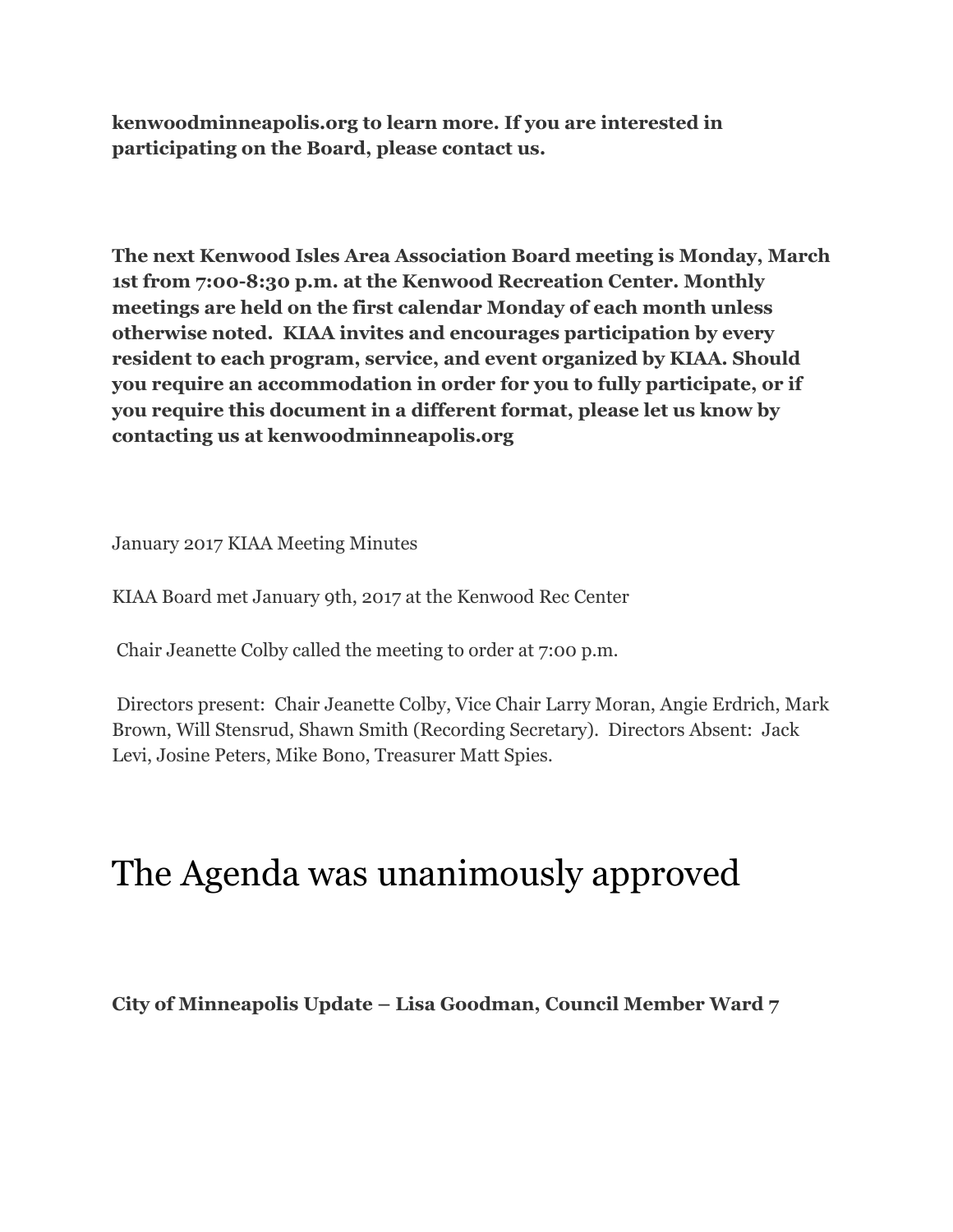- Snow Emergencies are communicated via Facebook, Instragram, Email/text alerts, City of Minneapolis Mobile App. All residents are encouraged to sign up for alerts to be aware of when Snow Emergencies are declared.
- Road Sand is available from the City Public Works Sites, to be placed in a barrel in areas that are needed. Please contact Lisa's office to request a barrel of sand.
- Christmas Trees are recycled by the city. Please put your trees at your regular pickup site. Old Christmas lights can also be recycled; go to [www.recycleminnesota.org](http://www.recycleminnesota.org/).
- Lunch with Lisa is January  $25<sub>th</sub>$  at St Thomas Opus Hall. The topic is Public Art, including a sneak preview of the Nicollet Mall art. Lisa is always interested in constituents' ideas for topics.
- Jeanette brought to Lisa's attention NRP survey results to get her perspective on what is within the city's ability to address. Many issues raised in the survey, including noise and excessive speed are regulated and difficult to enforce. Any public works issues such as alley defects should be directed to Lisa's office. Jeanette will follow up with Lisa to address the continuing parking and alley access problem by Downtown Kenwood.

## Lake of the Isles Warming House – Kathy Spraitz

● Kathy shared that a volunteer group with representatives from from CIDNA, Lowry Hill and East Isles, the Minneapolis Parks Foundation, MPRB staff and local architects are considering that the warming house should be replaced, in part based on age (18 years old). The cost to bring the structure in and out by crane is increasing to \$20K per year; a new structure designed to be more easily transported could make moving it less expensive. The idea being discussed is to change the structure into one that can be used all year, across different sites, for different purposes. There will be a design competition and funds raised. KIAA supports the idea of replacement but there was a discussion as to whether it's appropriate for KIAA to contribute neighborhood funds.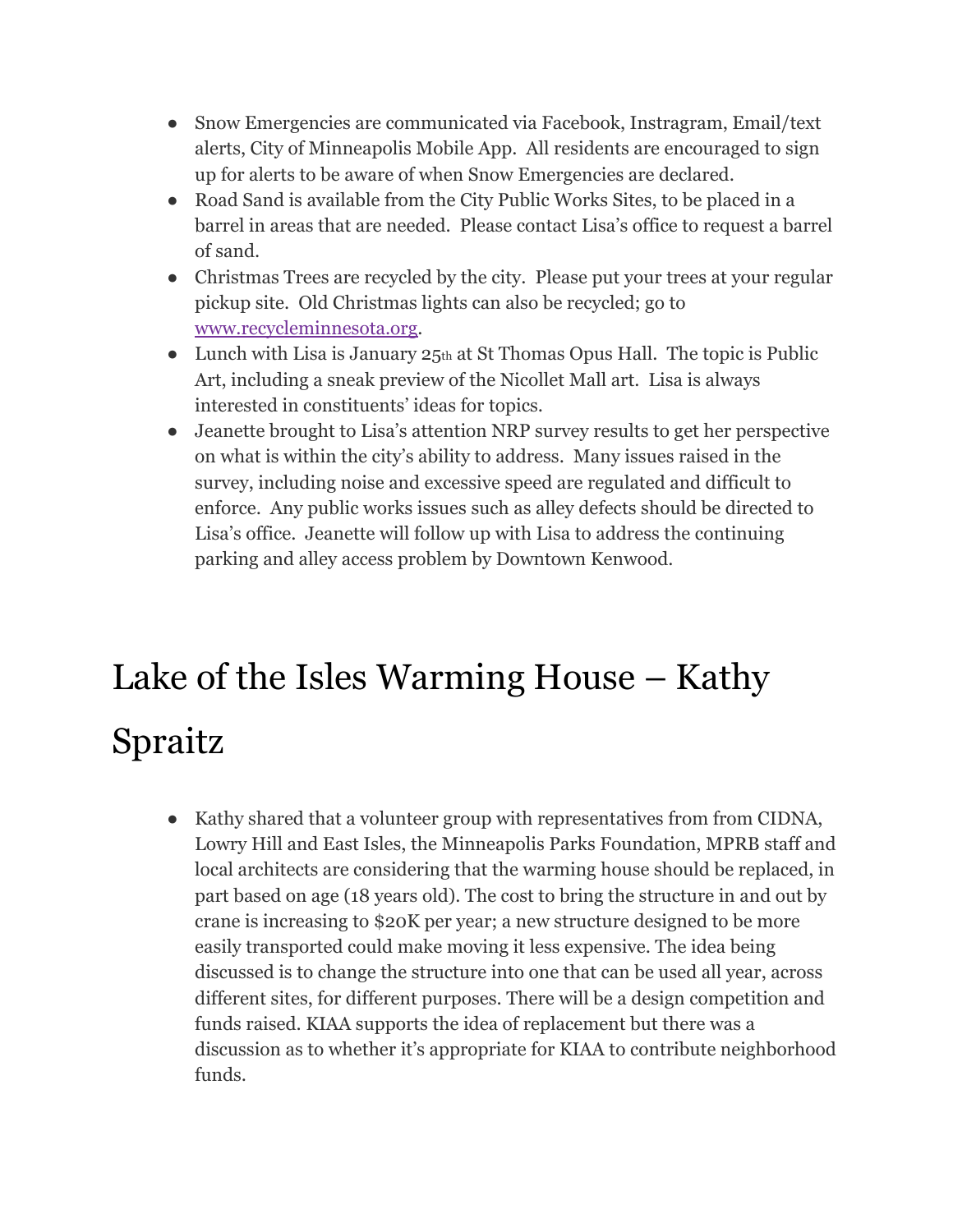### Treasurer Report – Jeanette Colby

• Several contributions were received in January (\$398) as a result of the Fall Newsletter. KIAA appreciates the support and Matt will work with Jean to send acknowledgement letters to the donors.

### Lake of the Isles Skating Party

• Angie will provide via cookies for the party funded by KIAA. The party is January 22ndfrom 1-3PM.

## Rain Garden Grant Application – Angie Erdrich

● KIAA will help manage the process for Rain garden applications and awarding grants from MetroBlooms. This year is the third year of this partnership, and this year there will be no cost to KIAA. KIAA will make an in-kind donation of time and resources to promote the initiative. More information will be provided by the end of January. Rain gardens support our NRP initiative of protecting the lakes and environment.

### Cedar Lake Orioles Project – Angie Erdrich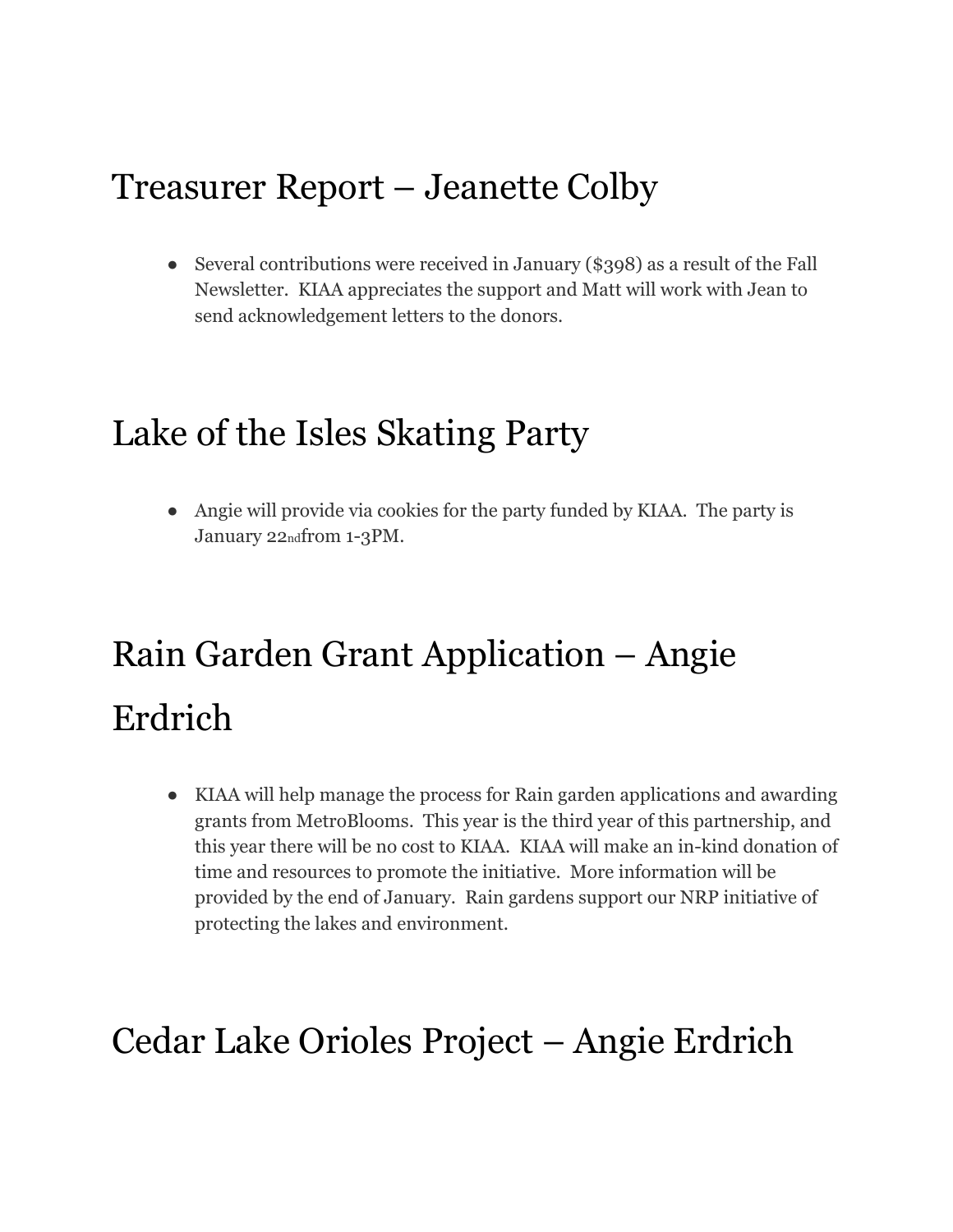● Angie is leading engagement with Kenwood School to reinstall Oriole feeding stations this spring. Last year, orioles were abundant and several classes visited Cedar Lake Park to see them, accompanied by teachers and neighborhood volunteers. This initiative is important because it drives more family and educational opportunities at Cedar Lake. Angie requested \$200 for laminated signs and feeding station supplies (food). Jeanette moved to approve, unanimously approved.

## Annual Gathering Planning Kickoff – Angie Erdrich

• The annual gathering will be May 1st in downtown Kenwood, which includes food and election of KIAA officers. In order to keep costs in check, other food options will be explored.

### Communication Committee – Jeanette Colby

● Will, Mark, and Jeanette will work with Jean regarding a communication committee and communication plan.

### Southwest Light Rail – Shawn Smith

• Shawn shared that CTIB is likely in the process of self-dissolving so that Hennepin County can raise the transit sales tax to .5%, to fund the missing \$140M state share of funding.